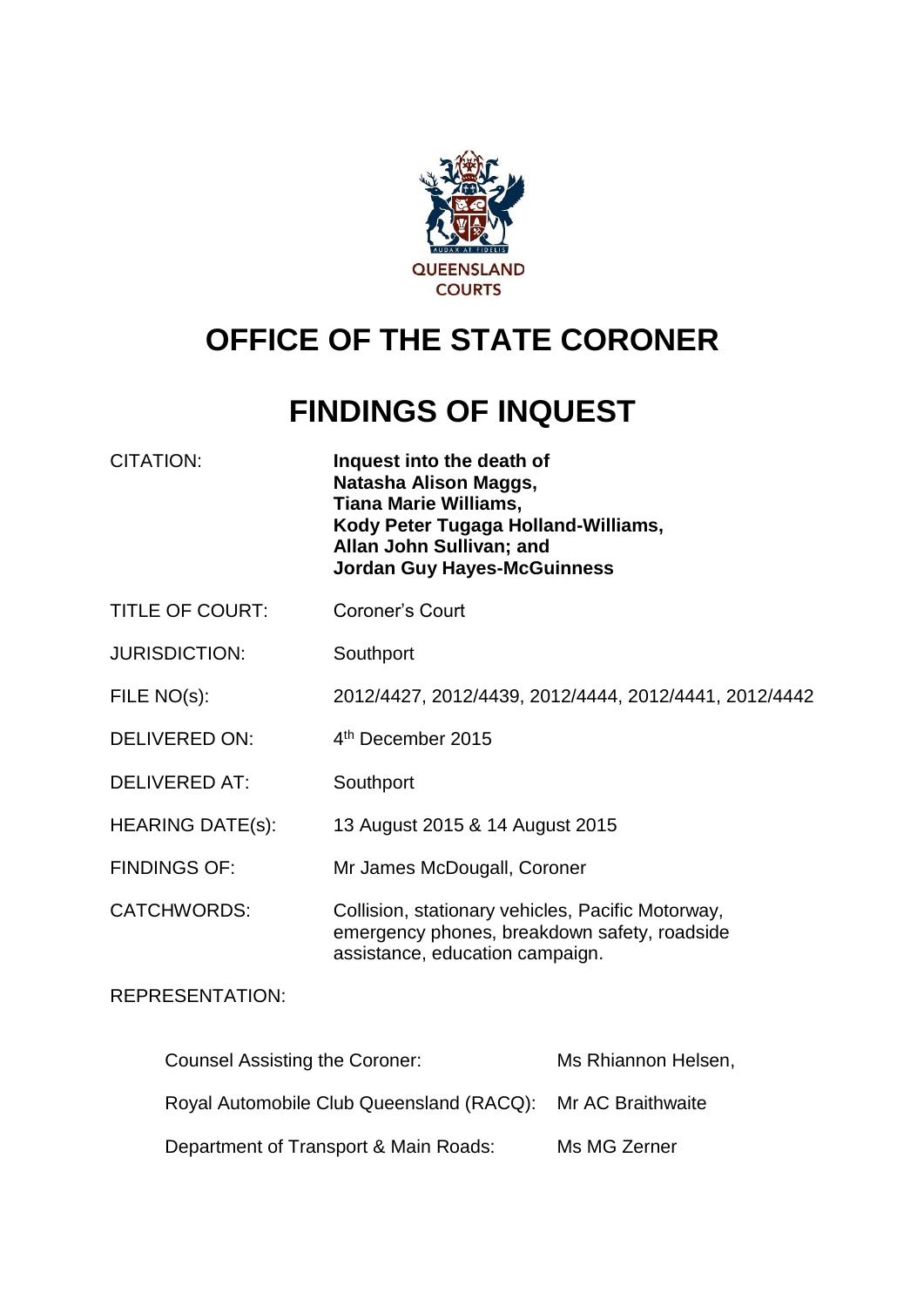| The actions of Jordan Guy Hayes-McGuinness prior to the collision. 1         |  |
|------------------------------------------------------------------------------|--|
|                                                                              |  |
|                                                                              |  |
|                                                                              |  |
|                                                                              |  |
|                                                                              |  |
|                                                                              |  |
|                                                                              |  |
|                                                                              |  |
|                                                                              |  |
|                                                                              |  |
|                                                                              |  |
|                                                                              |  |
| Information from the Department of Transport and Main Roads  8               |  |
| Traffic Management Centre and Motorway Breakdown Response Service 8          |  |
| Visibility of the Traffic Management Centre number and services 8            |  |
|                                                                              |  |
|                                                                              |  |
|                                                                              |  |
|                                                                              |  |
|                                                                              |  |
|                                                                              |  |
| Comment in relation to roadside safety of motorists with disabled vehicles12 |  |
|                                                                              |  |
|                                                                              |  |
|                                                                              |  |
|                                                                              |  |
|                                                                              |  |
|                                                                              |  |
|                                                                              |  |
|                                                                              |  |

# **Contents**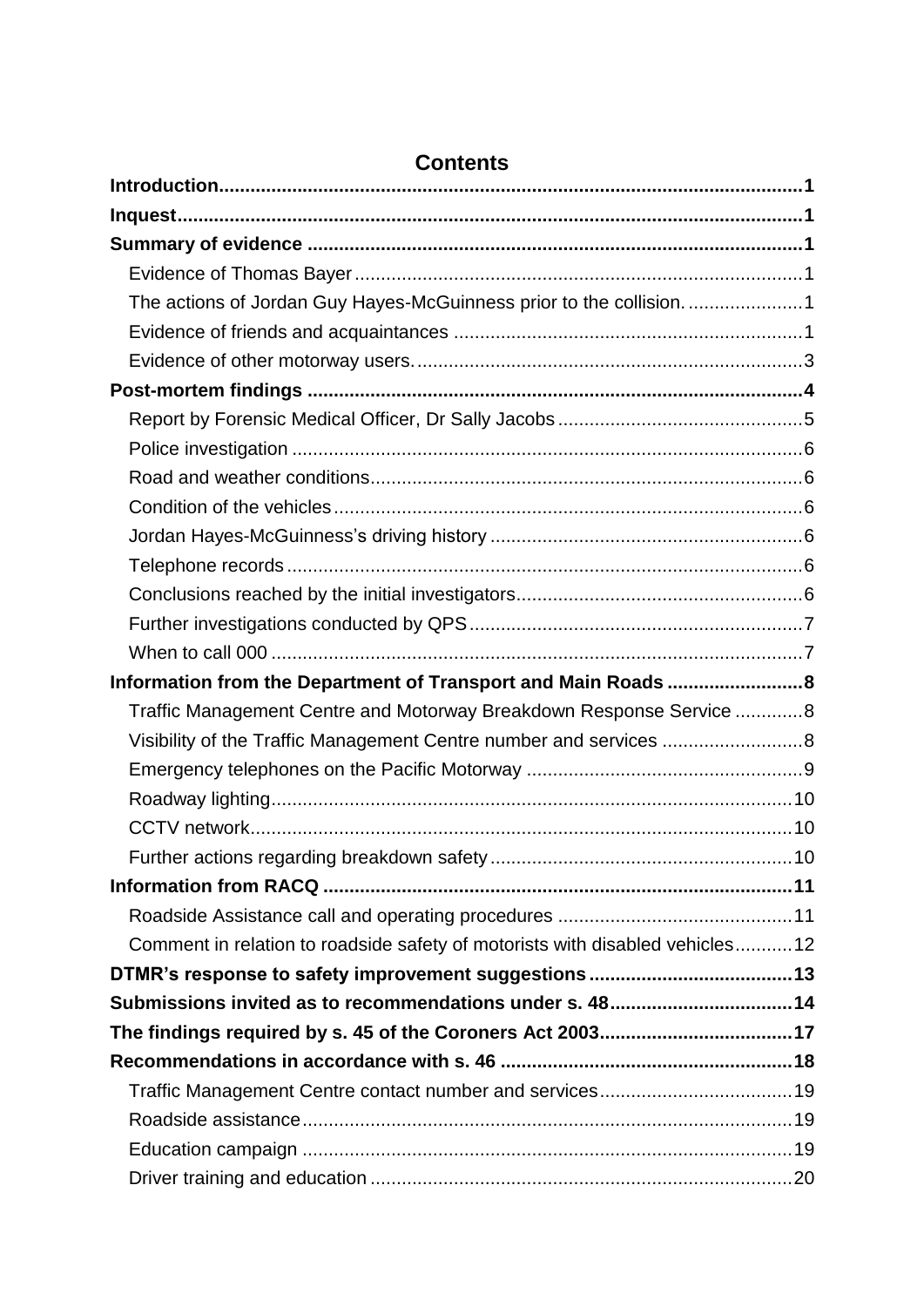# <span id="page-2-0"></span>**Introduction**

- 1. At around 10:00 pm on 7 December 2012, five friends from the Logan area decided to travel to the Gold Coast to 'cruise' and socialise. There were a number of vehicles traveling with the group. The driver, Thomas Bayer, aged 16, was the registered owner of the vehicle, a 1992 blue Holden V8 Statesman sedan. His companions were Natasha Maggs (aged 23), Tiana Williams (aged 17), Kody Holland-Williams (aged 18) and Allan Sullivan (aged 20). Thomas had a learner's driver's license at the time and had asked Natasha to accompany him as the supervising driver.
- 2. Sometime after 11:00 pm, the Holden experienced mechanical difficulties whilst traveling southbound along the Pacific Motorway and lost power. Thomas drove the vehicle over to the side of the road, parking in the shoulder lane, approximately 1.2km north of exit 54 in the Coomera area. At this location, there are four marked southbound traffic lanes with a shoulder lane on the left hand side, which is 3.7 metres in width and has a metal guard rail. The speed limit on the Pacific Motorway at this location is 110kph and had been so for in excess of 20 kilometres.
- 3. Thomas, Allan and Kody attempted to repair the Holden, however, were unable to restart it. Others traveling in the group of vehicles also stopped to provide assistance, but were unsuccessful in fixing the car. Thomas, Natasha, Kody, Allan and Tiana remained with the vehicle whilst their friends went to get help, which included calling for roadside assistance.
- 4. The five young people were sitting inside the Holden when, just after midnight, a 1991 red Nissan Pulsar sedan registered to and being driven by Jordan Guy Hayes-McGuinness, aged 18, entered the shoulder lane on the Pacific Motorway at high speed, and after hitting the guard rail, collided with the rear of the Holden. The impact from the collision caused the Holden to travel close to 30 metres forward.
- 5. Within minutes of the collision occurring, the Holden caught fire, trapping those still inside.
- 6. Jordan, the driver of the Nissan, was found deceased in the driver's seat of his vehicle. Thomas, the driver of the Holden, was somehow able to escape his vehicle after the impact and before it caught fire, and subsequently survived the incident. Tragically, Kody, Natasha, Tiana and Allan were found deceased inside the Holden.

# <span id="page-2-1"></span>**Inquest**

- 7. An inquest into the cause and circumstances surrounding the death of Natasha Alison Maggs, Tiana Marie Williams, Kody Peter Tugaga Holland-Williams, Alan John Sullivan and Jordan Guy Hayes-McGuinness was held at the Coroner's Court at Southport over two days from 13th August 2015 to 14th August 2015.
- 8. Twelve witnesses gave evidence during the course of the inquest. The crash was investigated by Senior Constable A J Cameron from the Queensland Police Service,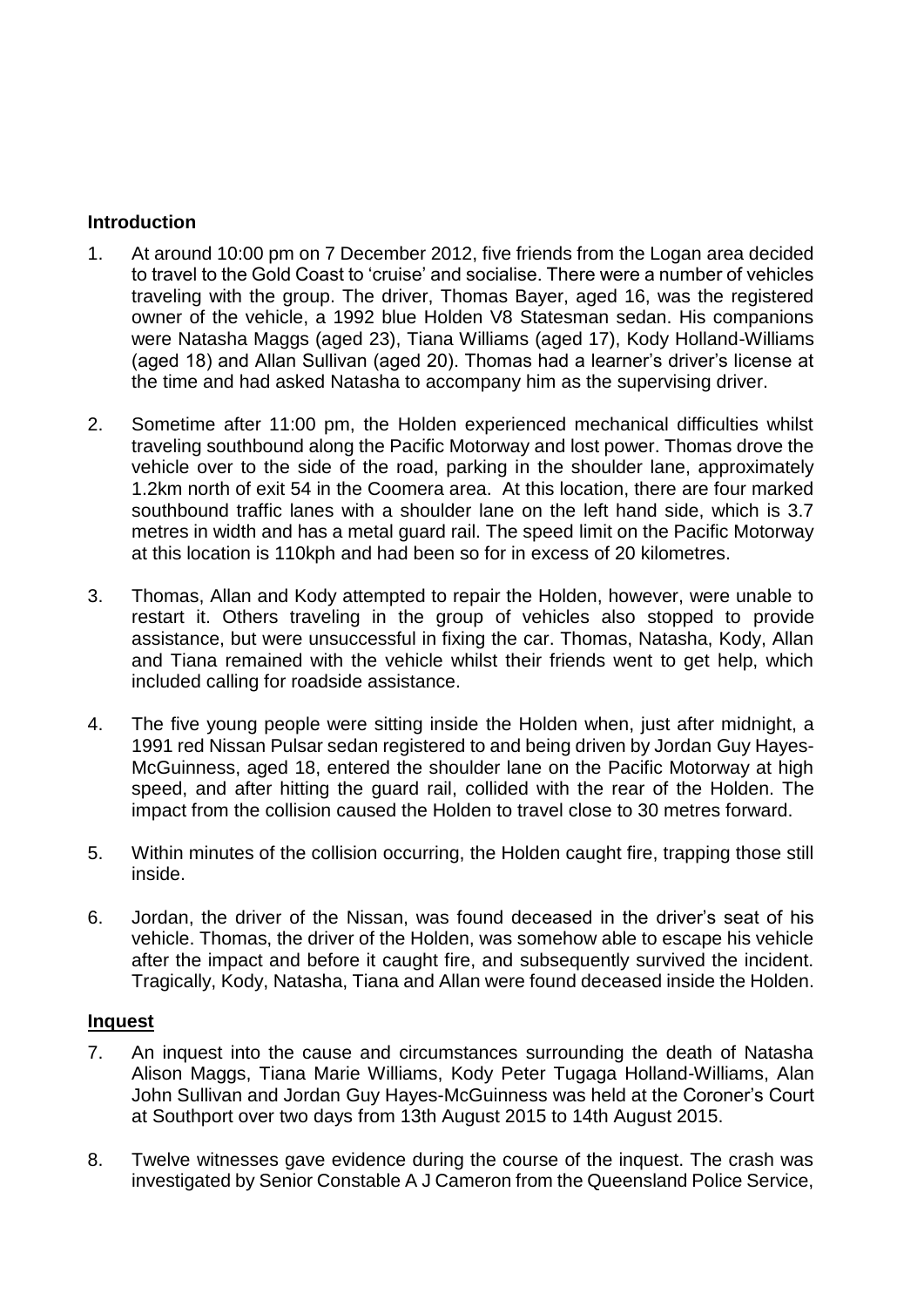Coomera Forensic Crash Unit and a detailed Coronial Report was submitted. Since investigating the collision, Senior Constable Cameron has retired and was not able to give evidence at the inquest. Senior Constable K Hutchinson gave evidence of the findings of the original investigation as well as further investigations of his own carried out at my request.

9. In the course of the inquest, evidence was also heard from Mr Glen Toms, the Chief Executive Officer of Operations from RACQ. Evidence was also heard from Mr Gavin Massingham, Manager of Operations for the South Coast District Department of Transport and Main Roads.

# <span id="page-3-0"></span>**Summary of evidence**

# <span id="page-3-1"></span>**Evidence of Thomas Bayer**

- 10. Thomas, the sole survivor of the incident, was interviewed by the Police at hospital shortly after the collision. He had sustained a number of injuries as a result of the incident, including burns to his legs, which required treatment. His recollection of the collision and events that evening are limited due to his severe injuries. During his initial interview with Police, Thomas described the circumstances of the evening as outlined above. In addition, he recalled telling the police that at the time of the collision, the hazard lights on the Holden weren't working, however, the alarm had been activated. He does contradict this latter in the record of interview saying- "I had my hazards on they would have seen that." He was asked about this inconsistency in evidence and said he recalled his hazard lights were on but could not be certain. He said the car alarm was on and this would make the lights flash.
- 11. He recalled that at some point during the evening Allan and Kody were assisting him trying to get the car started and they pushed the vehicle closer to the guard rail. He told the court that he did not try to call the Traffic Management Centre as he was not aware of its existence. He let his mother, Mrs Elfi Bayer, know of their predicament and as she was a joint owner of the vehicle and was a member of RACQ she called them for assistance late in the evening.
- 12. At the time of the collision Thomas and his passengers were all seated in the car. He was in the driver's seat. After the collision, Thomas was unable to open the door. He recalls pushing his friends and telling them to get out. He exited the front passenger door by climbing over Natasha. He said "the fire came all up my legs on my hair and face…"

# <span id="page-3-2"></span>**The actions of Jordan Guy Hayes-McGuinness prior to the collision.**

# <span id="page-3-3"></span>**Evidence of friends and acquaintances**

13. Jordan Guy Hayes-McGuinness was born on 12 April 1994. Jordan moved to Brisbane from the Gold Coast in July 2012 to commence employment as an apprentice carpenter with P & R Lee Builders. He resided in share accommodation with fellow employees, Jack and Billy Walters at Ashgrove. Most weekends, Jordan travelled to the Gold Coast to visit family and friends. He would regularly drive from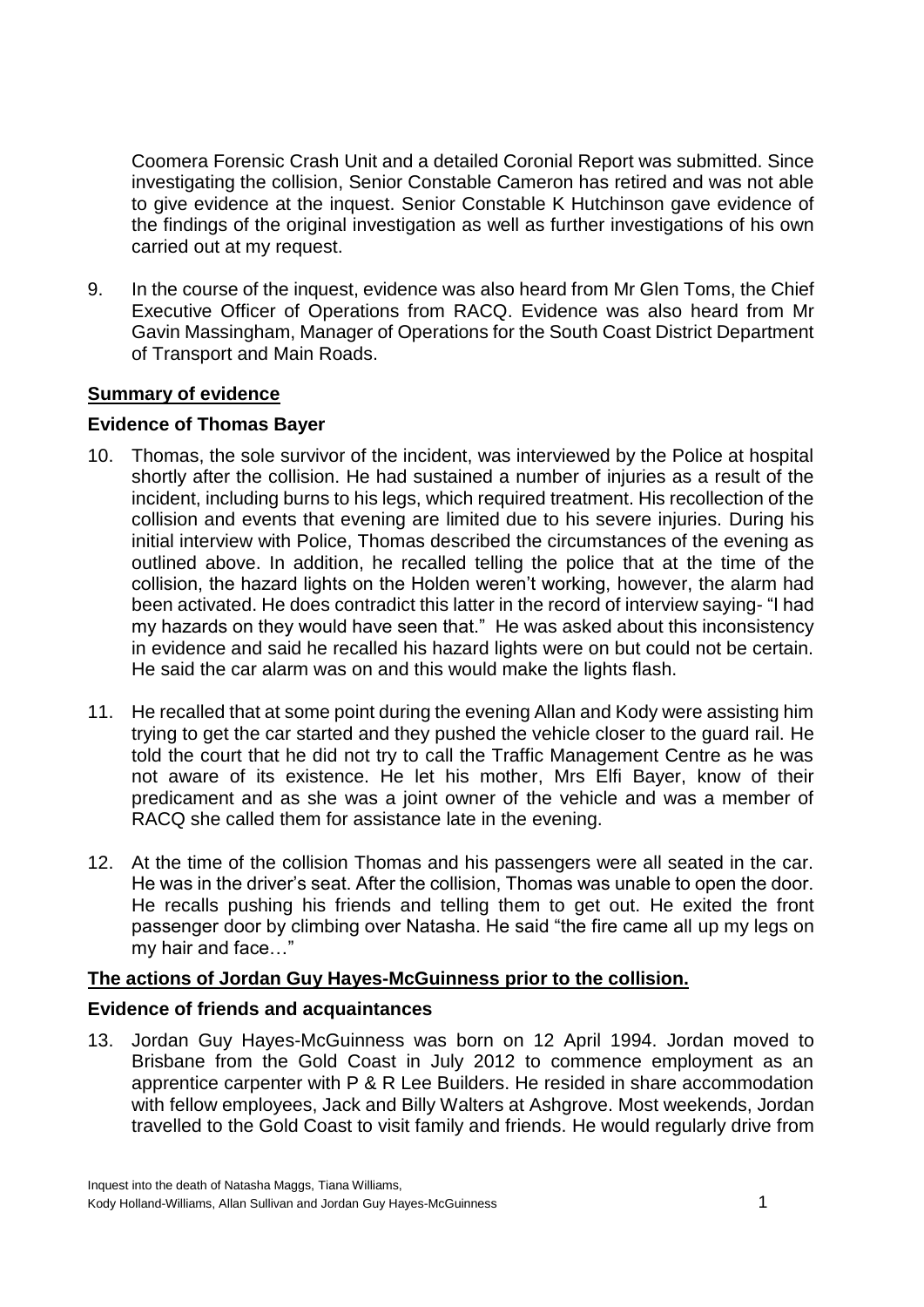Brisbane to the Gold Coast on a Friday night after work to stay at his friend, Aaron Griffiths' house for the duration of the weekend.

- 14. On 7 December 2012, Jordan attended work at a building site in Coorparoo. His supervisor, Benjamin Eedy, recalls that he was in 'fine spirits' that day, and was looking forward to the work Christmas party at the Alliance Hotel that afternoon.
- 15. According to Jordan's room mate Jack, Jordan arrived home from work at around 1:30 pm on 7th December. They travelled together to the Alliance Hotel in Jack's car, arriving at around 2:00 pm. Jack left the venue at around 4:00 pm to attend football training, and assumed that Jordan would catch a taxi home later in the evening. He did not return to the venue. During the course of the Christmas Party, Jordan was seen to consume alcohol, including beer and spirits. Around 11:00 pm, at the end of the evening, Benjamin Eedy recalls briefly speaking to Jordan, and describes him as being 'fine and in good spirits'. He remembers seeing Jordan walk away with a couple of his other work colleagues presumably to catch a taxi home.
- 16. At around 11:00 pm, Jordan called his friend Aaron Griffiths and indicated that he may drive down to the Gold Coast that evening. Aaron knew that Jordan had been planning to attend his work Christmas party. During the call, Aaron thought Jordan sounded like he had been drinking, however, his voice was not slurred, and he sounded excited and energised. He did not worry too much when Jordan did not turn up that evening as he thought Jordan hadn't made his mind up as to whether or not to come.
- 17. Aaron describes Jordan as a light social drinker. He states that Jordan wasn't good at 'holding his liquor' and would get drunk quickly if he drank too much. During the inquest, Aaron stated that he was aware that Jordan had driven his vehicle whilst intoxicated on a few occasions. He had spoken to Jordan about driving whilst intoxicated in an effort to try and convince him not to do it again. Aaron also described Jordan as a moderate to heavy user of cannabis. He recalls that Jordan would regularly consume cannabis and then drive.
- 18. At around 11:15 pm that evening, Jack Walters recalls being woken by a noise outside his residence. He then heard the front door open and assumed that it was Jordan arriving home. He was woken again at around 11:25 pm by the noise of a car engine revving loudly. When he looked outside his window, he saw Jordan sitting in his Nissan revving the engine. According to Jack, Jordan appeared to be 'concentrated and angry'. Jordan then reversed his car into Jack's vehicle, which was parked behind him, before speeding off. Jack text messaged Jordan saying 'don't drive mate don't be stupid'. He did not receive a reply. When Jack left his room to inspect the damage to his car, he saw that Jordan had kicked off his shoes in the hallway of the house, which was out of character, and had also dropped his bank keycard on the front steps.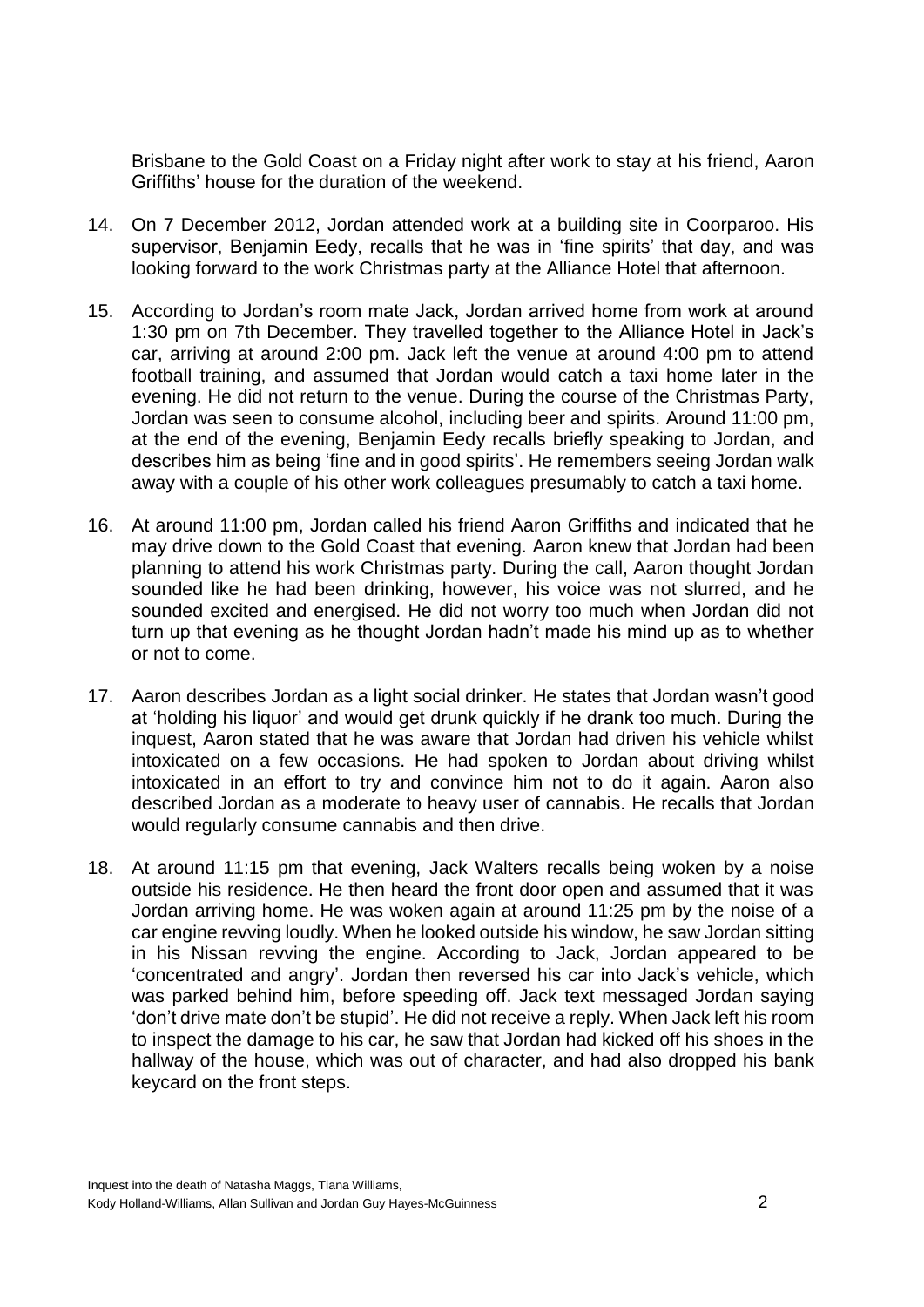# <span id="page-5-0"></span>**Evidence of other motorway users**

- 19. Just before midnight on 7 December 2012, truck driver, Craig Ross passed a line of eight to ten cars parked very close together in the shoulder lane of the Pacific Motorway near the Coomera exit heading south. He observed that only one of the vehicles had their hazard lights on. He recalls that the area where the cars had stopped had no overhead street lighting, although visibility that evening was good.
- 20. A vehicle matching the description of Jordan's Nissan was seen by two independent witnesses being driven aggressively and at high speed along the Pacific Motorway southbound shortly prior to and approaching the location of the subsequent incident.
- 21. At around 11:30 pm, Jack Barton was driving home from a work Christmas Party in Brisbane. He was traveling approximately 90 kph in the middle lane of the Pacific Motorway heading south. Traffic was quite sparse at the time. As he approached Rochedale South, he recalls seeing a Red Nissan Pulsar pass him in the fast lane, before 'aggressively' changing lanes and cutting in front of his car. The Nissan then moved into the left hand lane. After traveling a short distance, Jack saw the Nissan drift off the left hand side of the roadway, scraping and bouncing off the metal safety guard rail. The Nissan then sped off into the distance. Mr Barton exited the Pacific Motorway earlier than he normally would in order to avoid encountering the Nissan again.
- 22. During the inquest, Mr Barton stated that the manner in which the Nissan was driving was dangerous and erratic and he was concerned that the vehicle may cause an accident. Whilst he thought to call the police, he wasn't sure if he should contact 000 or try and pull into a police station.
- 23. Sally Paradise was also driving home from Brisbane to the Gold Coast that evening. Just before midnight, she recalls approaching Yatala whilst driving at approximately 110kph in the third southbound lane of the Pacific Motorway. There were no vehicles around her at the time. She describes a small red car suddenly 'flying past' her in the second lane, which seemingly came out of nowhere. She saw the red car swerving in and out of lanes without indicating, and passing other cars ahead of her without slowing down. She estimated, given her years of driving experience, that the red car would have been travelling at least 150kph. At the inquest, Ms Paradise agreed that the driving behaviour of the red car was dangerous, and left her feeling quite shocked and concerned for her welfare and the welfare of her fellow motorists.
- 24. She considered calling the police to report the behaviour of the red car. A short while later, Ms Paradise saw the aftermath of the crash between the Nissan driven by Jordan and the stationary Holden. She describes the scene of the incident as very dark, with no street lighting or lights on either of the two vehicles involved. She saw the same red car that she had witnessed driving dangerously only moments ago, smashed up against the metal guard rail in the shoulder lane of the Pacific Motorway. She also saw a blue car, which was stationary in the first lane. As she drove past, Ms Paradise recalls seeing a large amount of liquid coming from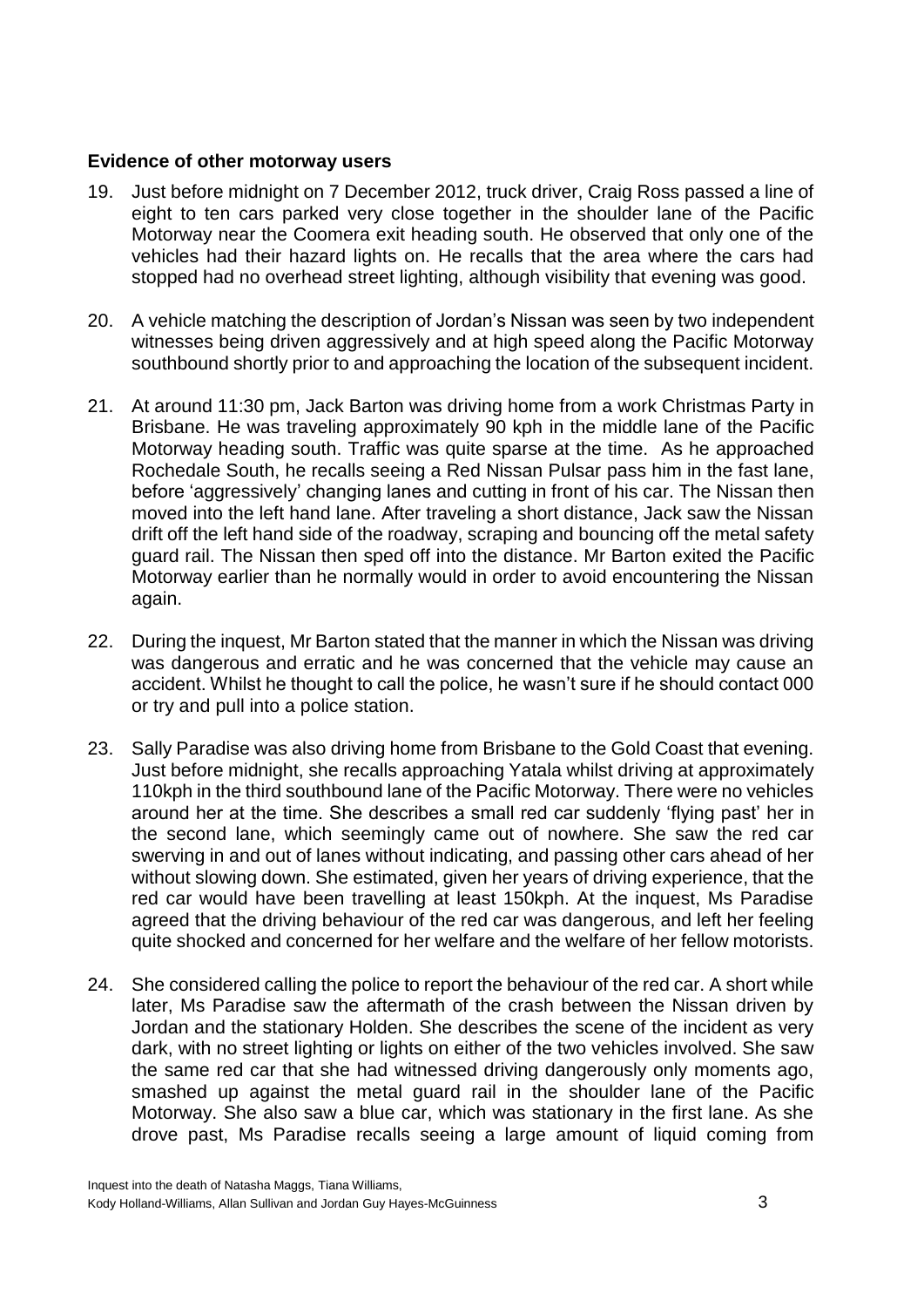underneath the blue car. She also observed a male person standing in front of the blue car, looking dazed. Another motorist had stopped a few hundred metres up the road, and was running back towards the crash site.

- 25. Ms Paradise subsequently called 000 to report the crash, before turning around, via the Hope Island exit, in order to return to the incident location to try and render assistance. As she approached the crash site, she recalls seeing that the blue car had burst into flames, which she describes as a 'huge fireball' that could be seen over the trees separating the northbound and southbound lanes of the Pacific Motorway.
- 26. Interstate truck driver, Bernard Vincent was driving a semi-trailer that evening from Browns Plain to Casino. While driving in the second lane of the Pacific Motorway southbound approaching the Coomera exit, he came across the collision, which appeared to have just occurred. He describes the area as 'very dark' with no overhead street lighting, and no lights on either of the vehicles involved in the collision. Mr Vincent recalls seeing a male person (Thomas) standing between the two vehicles waving his hands for help. He quickly pulled up his semi-trailer a couple of hundred metres past the crash site, and ran back towards the vehicles. As he approached the vehicles, he saw that there were flames coming from underneath the blue car. Mr Vincent recalls yelling out to Thomas to stand back from the car. He describes a sudden 'loud bang' before the blue vehicle exploded into a fireball. Due to the ferocity of the fire, Mr Vincent was unable to get within 20 metres of the vehicle. He helped another motorist render assistance to Thomas who had sustained burns to his legs.
- 27. Police were contacted shortly after midnight and advised of the collision by passing motorists. Sergeant David Sampson from the Coomera District Dog Squad, who was the first officer to arrive on the scene, was advised whilst in transit to the location that one of the vehicles had ignited and was on fire. Upon arriving at the scene, Sergeant Sampson observed that the vehicle was engulfed in flames, with flames 'coming a number of metres above the vehicle and out of every window'. Accordingly, he was only able to get within 3 metres of the vehicle.
- 28. A short time later, the Queensland Fire Service attended the scene and extinguished the blaze. The Pacific Motorway was closed, and an investigation into the incident was commenced by investigators from the Coomera Forensic Crash Unit.

# <span id="page-6-0"></span>**Post-mortem findings**

- 29. External and full internal post-mortem examinations were subsequently conducted on each of the deceased, with detailed reports of the findings prepared by Pathologists Dr. Beng Ong and Dr. Nadine Forde. A number of toxicology and histology tests were also conducted.
- 30. Natasha Maggs, Kody Holland-Williams and Allan Sullivan were all found to have died as a result of head injuries, with Allan also suffering significant neck injuries.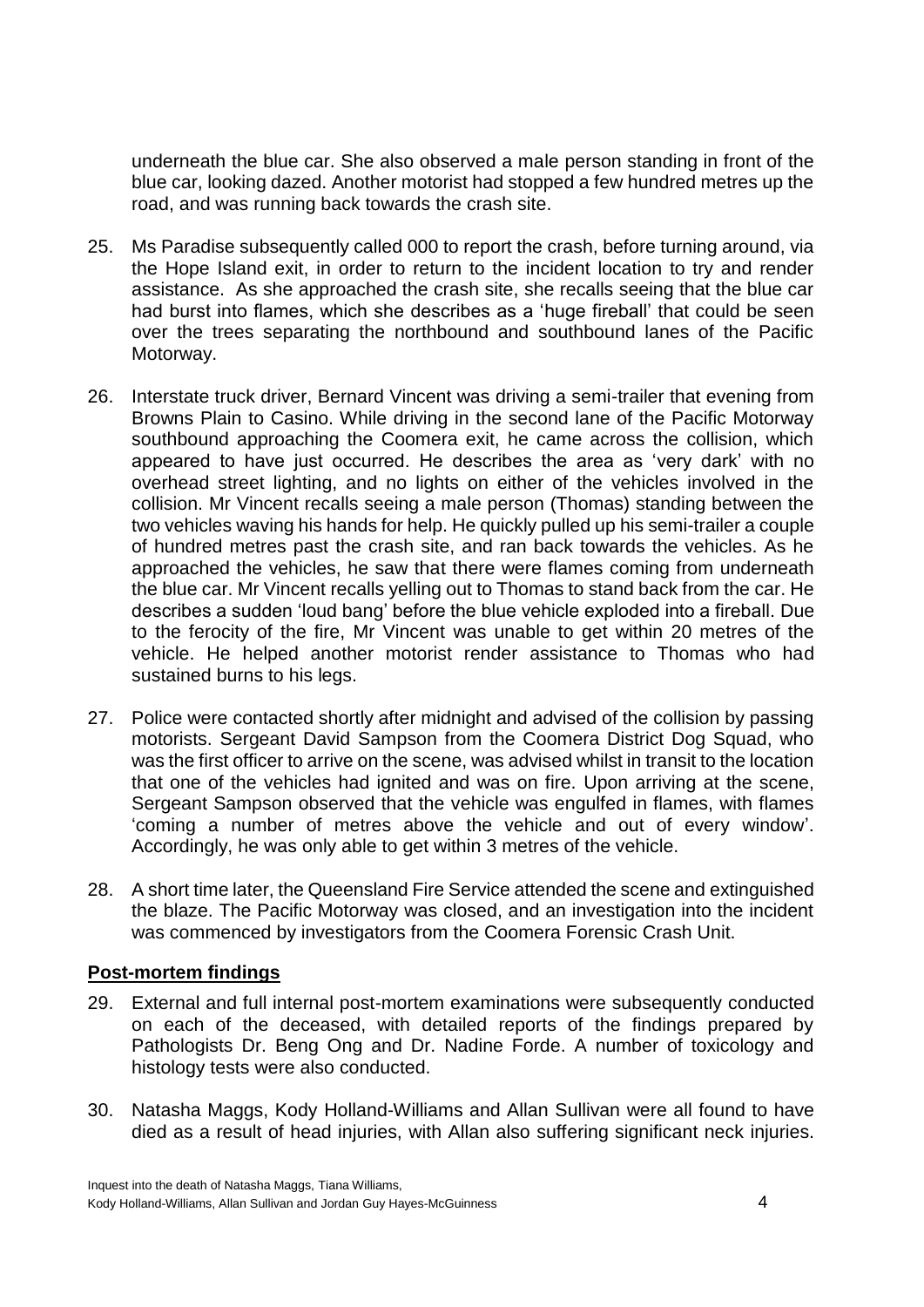Tiana Williams was found to have died as a result of the effects of fire, with head injuries also listed as a significant condition. It is likely Tiana Williams was unconscious when the fire commenced.

31. Jordan Hayes-McGuinness was found to have died as a result of head injuries. Toxicology results showed a significant level of alcohol in Jordan's blood (0.132%), more than twice the legal limit for driving (0.05% in Queensland), as well as high levels of tetrahydrocannabinol (THC), a derivative of marijuana or cannabis.

# <span id="page-7-0"></span>**Report by Forensic Medical Officer, Dr Sally Jacobs**

- 32. Forensic Medical Officer, Dr Sally Jacobs was asked to provide an opinion regarding the likely effects of the drugs that were detected in Jordan's toxicological samples.
- 33. Dr Jacobs noted that whilst levels of alcohol and THC detected in post-mortem blood samples can be affected by post-mortem changes, this was less likely in Jordan's case given the blood sample was taken from his femoral vein, reducing the likelihood of contamination from body cavities and organs. Dr Jacobs advised that it was safe to assume that the levels detected were a reasonably accurate reflection of Jordan's blood alcohol content at the time of his death.
- 34. By way of summary, Dr Jacob's opinion was as follows: The blood alcohol content (0.132%) detected in Jordan's post-mortem blood sample would have significantly impaired his ability to safely control and operate a motor vehicle. Alcohol can affect a person's level of restraint and reaction time. It may be the case that someone who is intoxicated would take more risks with their driving, and may not drive safely. As alcohol affects a person's judgment and information processing, they are unable to divide their attention and do two things at the one time, such as take note of their surroundings and make adjustments to their driving. The level of impairment experienced generally increases with the level of alcohol concentration.
- 35. In relation to crash risk, a person with a blood alcohol content of 0.1% would have seven times the crash risk of a person with a zero blood alcohol content.
- 36. The level of THC (0.012mg/kg) detected in Jordan's post-mortem blood sample, if reflective of the level at the time of the accident, is well above the range that is known to impair driving skills and be associated with an increased crash risk (0.0035 to 0.005mg/kg).
- 37. Both alcohol and THC are central nervous depressants and have the potential to interfere with the skills required to safely control a motor vehicle. When present together the effect is likely to be additive, thereby increasing the degree of driving impairment.
- 38. For completeness it should be noted that a blood sample was also taken from Thomas Bayer shortly after the incident. Analysis of this sample showed no evidence of alcohol or other drugs.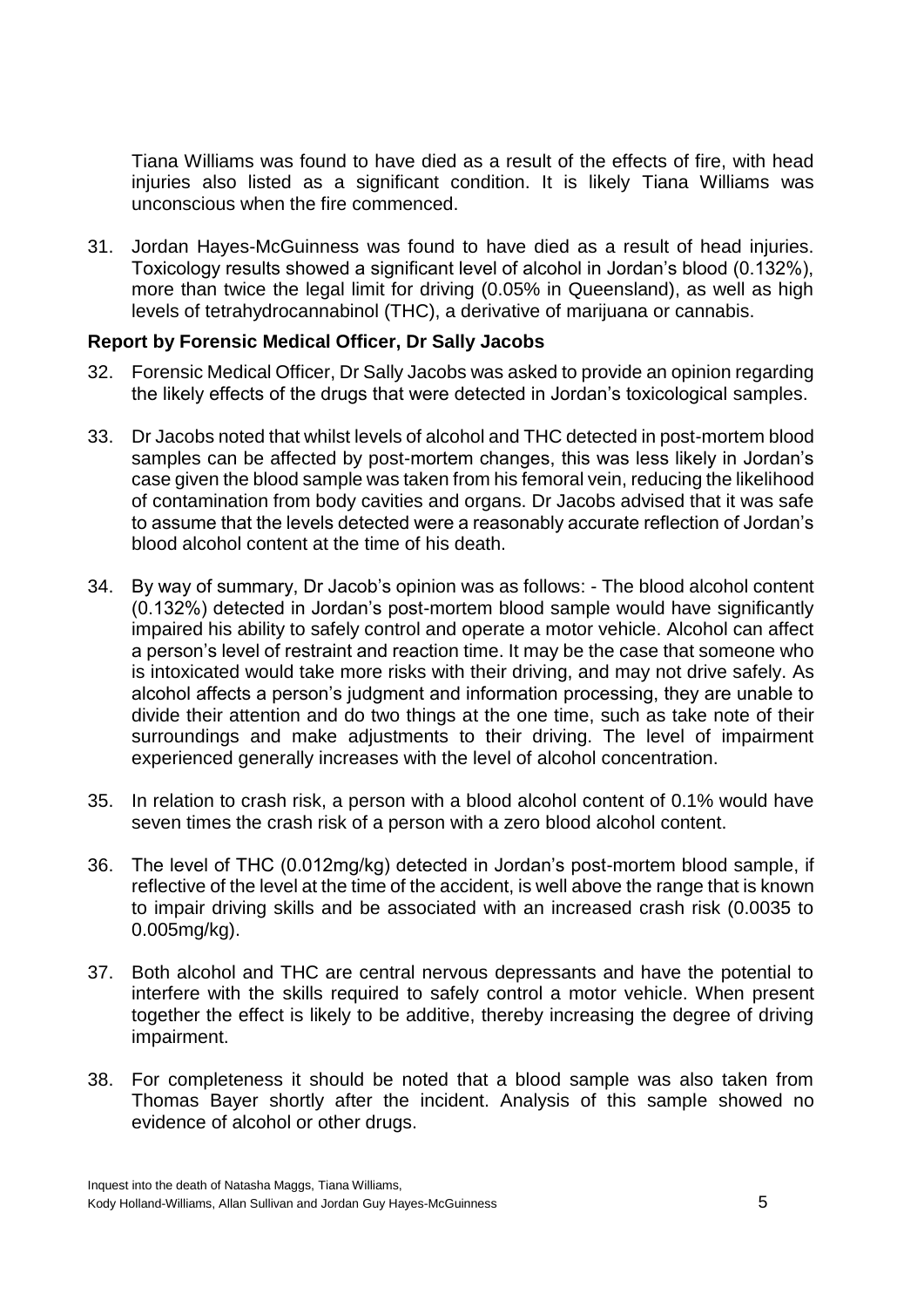# <span id="page-8-0"></span>**Police investigation**

39. A thorough police investigation was subsequently conducted by Senior Constable ('SC') AJ Cameron from the Queensland Police Service ('QPS'), Coomera Forensic Crash Unit. At the conclusion of the investigation, a detailed Coronial Report was submitted. The relevant portions of the Coronial Report are summarised below.

# <span id="page-8-1"></span>**Road and weather conditions**

40. In the area of the Pacific Motorway where the incident occurred there were four marked southbound traffic lanes with a shoulder lane on the left-hand side. The stopping lane was 3.7 metres in width with a metal guard rail to the left side. The four southbound lanes were approximately 4 metres in width separated by painted broken white lines and white reflective delineators. The section of the road was straight and level with unobstructed views. The concrete road surface at the incident location was in a good condition with no obvious potholes or foreign debris on the road. The weather at the time of the incident was fine and dry, with the road surface also being dry. Visibility at the collision site was said to be poor due to it being night time and the lack of overhead street lighting in the area. However, the reflection from the white delineator markings in each of the lanes were clearly visible.

# <span id="page-8-2"></span>**Condition of the vehicles**

41. Mechanical inspections were subsequently conducted on each of the vehicles following the incident. Jordan Hayes-McGuinness's vehicle, the Nissan, was found to be in a satisfactory mechanical condition, with no defects that could have contributed to the cause of the incident. In relation to Thomas' vehicle, the Holden, Vehicle Inspection Officer, Simon Major was unable to make a full assessment of the condition of the vehicle due to the extensive fire damage sustained. However, he noted that there were no obvious or evident mechanical defects found. According to Thomas, the vehicle had recently undergone some mechanical repairs.

# <span id="page-8-3"></span>**Jordan Hayes-McGuinness's driving history**

- 42. Jordan held a Queensland P1 driver's license at the time of the incident, and was on a 'Good Driving Behaviour Option' (from 19 April 2012 until 19 April 2013). He was also restricted from late night driving between the hours of 11:00 pm and 5:00 am. He was in contravention of the imposed curfew when the collision occurred.
- 43. On 3 December 2012, he was convicted by a Court Enforcement Order, and was to have his driver's license suspended for an extended period.

# <span id="page-8-4"></span>**Telephone records**

44. Vodafone telephone records were obtained by Police in relation to Jordan's mobile telephone number. These records suggest that there was no activity on Jordan's mobile telephone at or near the time of the incident.

# <span id="page-8-5"></span>**Conclusions reached by the initial investigators**

45. Following completion of the initial QPS coronial investigation, SC Cameron reached a number of conclusions about the incident, notably -Whilst the Holden was stationary in the shoulder lane of the Pacific Motorway heading south, the Nissan,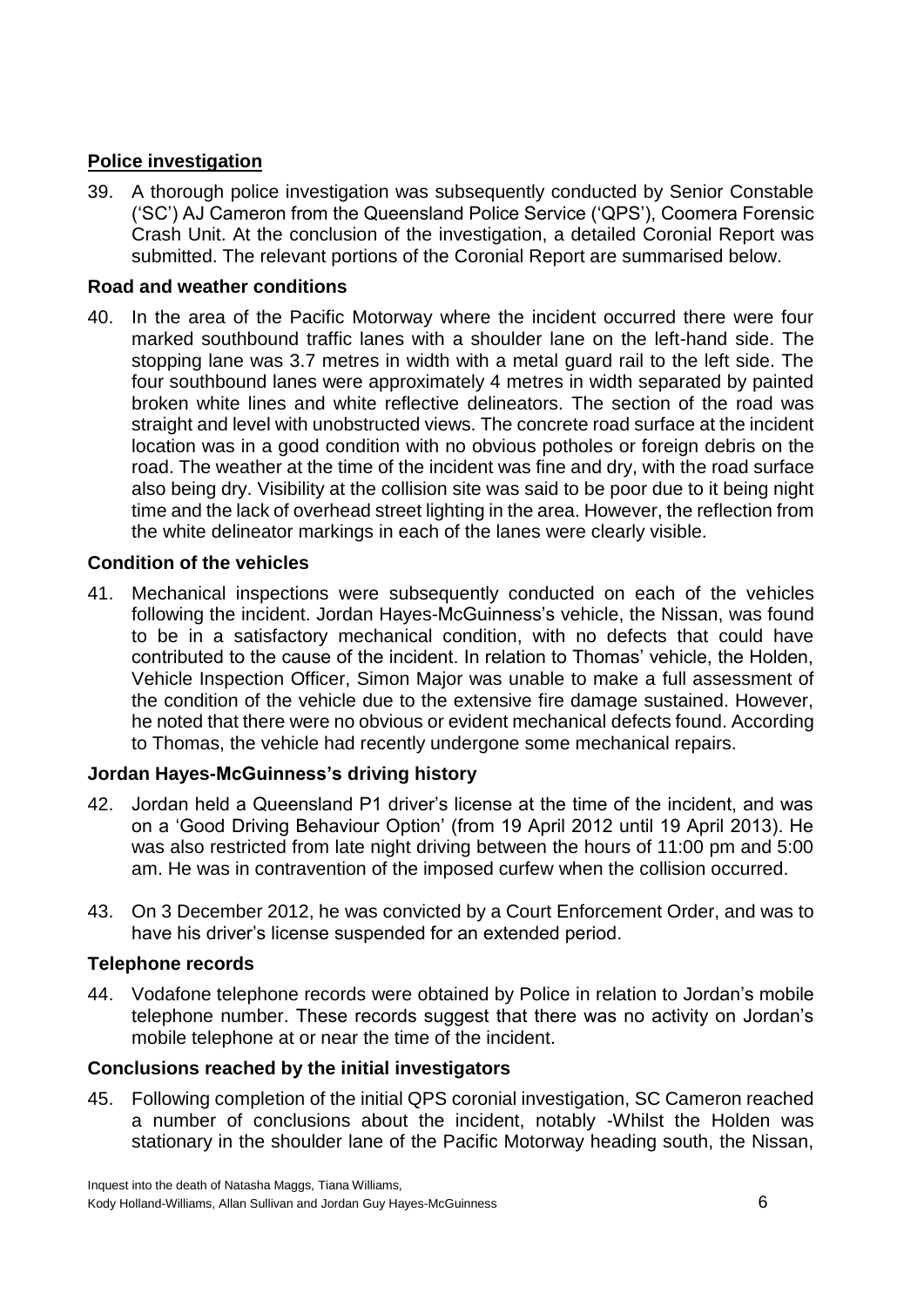driven by Jordan Hayes-McGuinness, drove off the left side of the motorway first colliding with the metal guard rail and then colliding at high speed into the rear of the parked Holden.

- 46. The minimum speed at which the Nissan was travelling prior to impact was calculated as being 141.42kph (more than 30 km above the legal speed limit).
- 47. The impact at high speed caused the fuel tank of the Holden to rupture and a short time later the leaking fuel ignited causing the Holden to erupt into flames.
- 48. Whilst the area in which the incident occurred has no overhead street lighting, there was no evidence to suggest any features of the road layout or design, or any road or prevailing weather conditions, in anyway contributed to the incident.

#### <span id="page-9-0"></span>**Further investigations conducted by QPS**

- 49. In May 2015, QPS were tasked with conducting a video of the drive along the Pacific Motorway southbound between Stapylton and Nerang. The purpose of the recording was to identify, in real-time, the information signage relating to emergency telephones, breakdown information, recovery service advisory signage, and any other relevant road features. This trip was recorded in daytime and night-time hours.
- 50. The video footage taken indicates that there are no clear fixed signage along the Pacific Motorway between Stapylton and Nerang in relation to any motorway breakdown service or the contact number for the Traffic Management Centre. This number being **13 19 40.**
- 51. Furthermore, at night-time, the visibility of the roadway and the surrounding signage, including those for emergency telephones, was substantially reduced. The fog-edge lines on the roadway, however, were clearly visible.
- 52. A video recording and photographs depicting the conditions at the incident location on the Pacific Motorway for a stranded motorist, who attempted to walk towards the nearest emergency telephone near the Coomera exit, was also obtained. This video shows the terrain of the surrounding area if a motorist was to walk along the Pacific Motorway behind the metal guard rail. It demonstrates that there are a number of tripping hazards present, which would be hard to see at night-time, as well as a steep slope, which is difficult to safely navigate. The video also highlights the safety risk posed to anyone should they be in such a position next to traffic traveling at least 110kph.

#### <span id="page-9-1"></span>**When to call 000**

53. During the inquest, Inspector Dennis Fitzpatrick, who is the manager of the Brisbane Police Communication Centre, was called to give evidence, primarily in relation to when the public should contact 000 for assistance. Inspector Fitzpatrick stated that 000 is to be called when there is a life endangering emergency. He was of the view that in this case it would have been appropriate to report Jordan's dangerous driving behaviour prior to the collision by way of 000. When 000 is called, the reported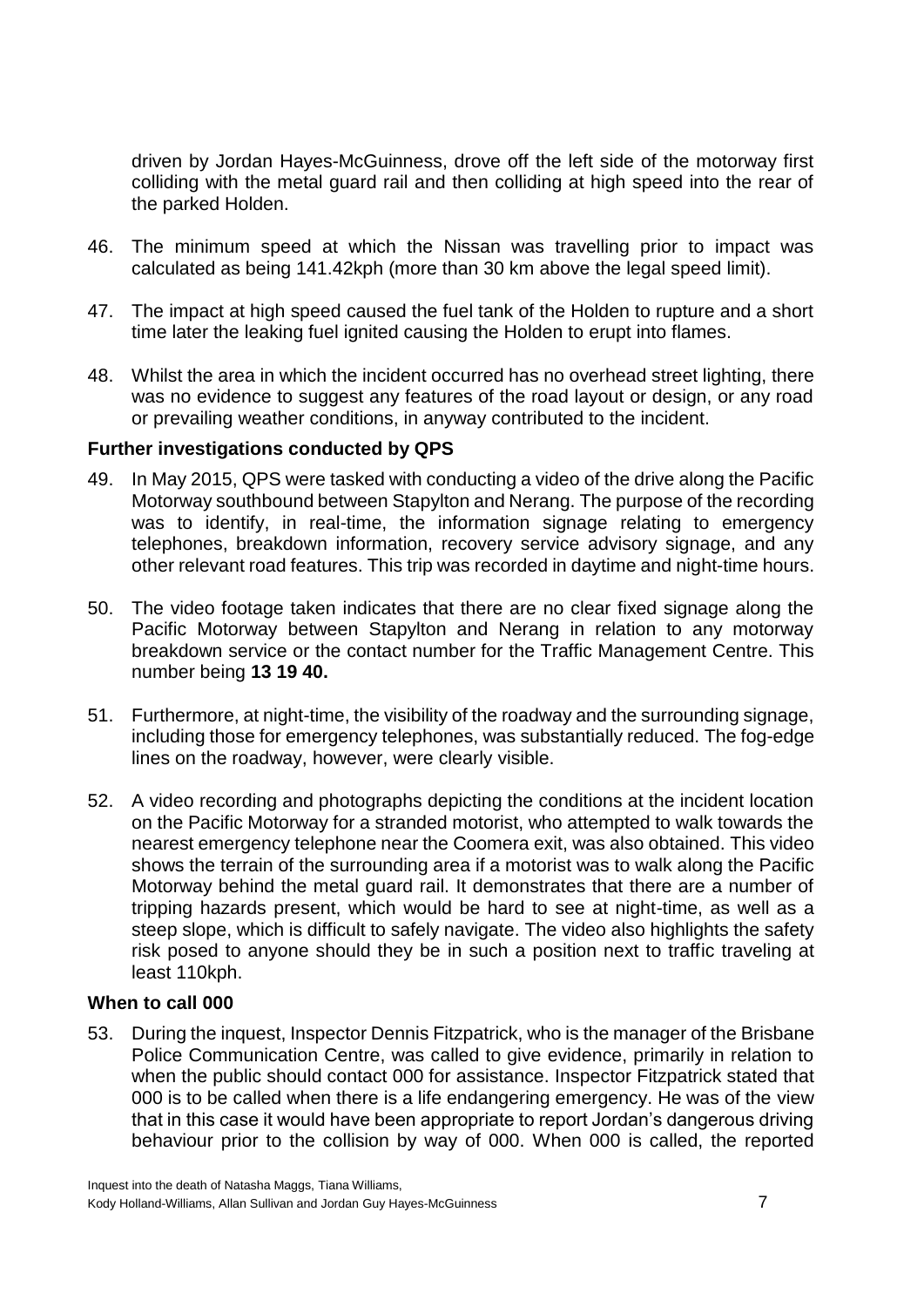incident is entered in the communications network, and triaged with the other calls being received at the time. Emergency services can then be instantly dispatched if the circumstances of the incident require it. He reiterated that 000 is the most appropriate form of contact for an immediate response should a member of the public feel as though their safety, or the safety of others, is in danger.

# <span id="page-10-0"></span>**Information from the Department of Transport and Main Roads**

- 54. Given the circumstances of this incident and the concerns about the safety of motorists who breakdown near a high-speed roadway, various information was sought and provided by the Department of Transport and Main Roads ('DTMR') during the course of the coronial investigation. The material provided included information about the scope and visibility of the Traffic Management Centre contact number and services offered, particularly the Motorway Breakdown Response Service, as well as the use of emergency telephones along the Pacific Motorway, and the broader Roadway management system.
- 55. During the inquest, Manager of Operations for the South Coast District of DTMR, Mr Gavin Massingham, gave evidence. I have summarized the relevant portions of the information and Mr Massignham's evidence.

# <span id="page-10-1"></span>**Traffic Management Centre and Motorway Breakdown Response Service**

- 56. The role of the Traffic Management Centre ('the Centre') is primarily to provide information to the public about roadway conditions. When callers initially contact the Centre via 13 19 40 they are firstly provided with the present road conditions for their area. They can then be connected to a Centre operator by simply staying on the line.
- 57. The Centre co-ordinates the Motorway Breakdown Response Service, which only operates in the Brisbane metropolitan area. The Motorway Breakdown Response Service was created to ensure vehicles were swiftly removed from a high speed environment, like the Pacific Motorway. If a car is broken down on a motorway in this area, then - free of charge - the car is quickly removed to an agreed safe drop off point. This service is available to all family vehicles and operates 24 hours a day, 7 days a week on all state controlled motorways in the Brisbane Metropolitan area. In peak periods, vehicles in a breakdown priority zone will be cleared within 30 minutes. The Pacific Motorway is a priority clearance zone.

# <span id="page-10-2"></span>**Visibility of the Traffic Management Centre number and services**

58. In material provided during the coronial investigation, DTMR stated that the Centre telephone number was well-publicised through the phone book, the DTMR website, on static and variable message signs, as well as occasionally through the media. Along the Pacific Motorway from Tugun there are two static signs, which advertise the contact number. One sign is located below the lower right corner of the large 'Exit 71 Exit 500m Left Lane' sign heading southbound. The second sign is a standalone sign located just before the Exit 80 off-ramp heading northbound. These signs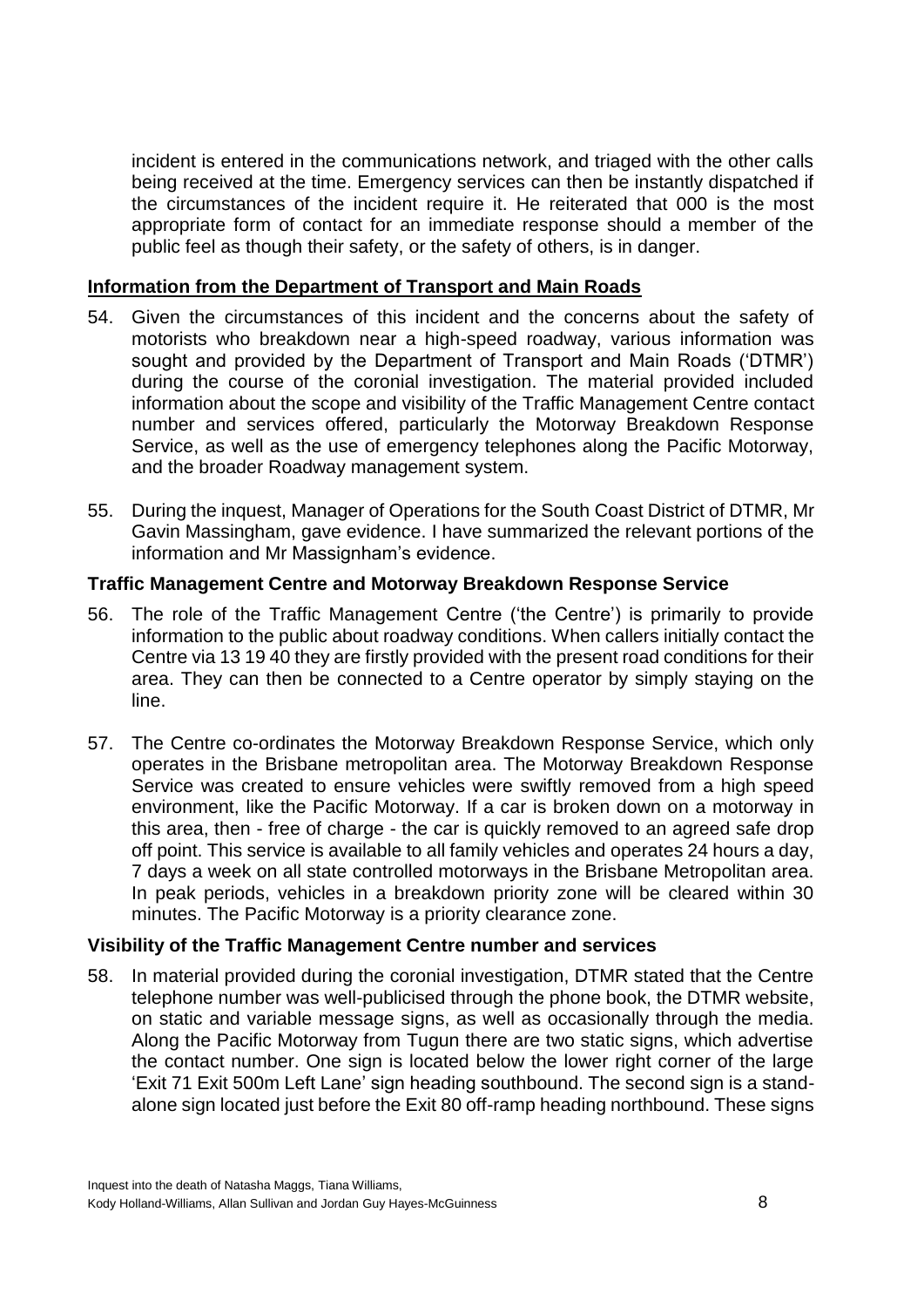do not specifically provide information about the Motorway Breakdown Response Service, however, they do direct the public to call the general contact number.

- 59. When asked for suggestions to improve the visibility of the Centre number and services offered, DTMR submitted that the primary purpose of the Centre telephone number is to provide timely and relevant traffic and road condition information. Whilst motorists in regional areas can contact this telephone number for breakdown service information, they will be directed to emergency services or a roadside assistance provider. DTMR is mindful of not representing itself as the primary breakdown support number across Queensland.
- 60. DTMR did suggest, however, that the Centre contact number and the range of services available could be publicised further by greater utilisation of variable message boards, the development of marketing material to be placed in DTMR customer service centres and working with insurance companies to add information about this service to their own motor assistance material.
- 61. In evidence during the inquest, Mr Massingham agreed that the permanent signage on the Pacific Motorway displaying the Centre contact number was minimal. Whilst he referenced the dilemma of trying to avoid sign proliferation, Mr Massingham agreed that DTMR would consider increasing the visibility of the Centre contact number and the Motorway Breakdown Response Service through the use of permanent signage on the Pacific Motorway. One possibility for publication of this number accepted by Mr Massingham was along the metal guard rail down the side of the Pacific Motorway.

# <span id="page-11-0"></span>**Emergency telephones on the Pacific Motorway**

- 62. The nearest emergency telephone (number 524) to the incident site is approximately 1 kilometre north, near the Coomera exit. When a motorist picks up the emergency telephone they are automatically connected to the Centre. In order to access the telephone, a motorist would need to walk down the side of the Pacific Motorway and across the Motorway exit at Coomera. Clearly, this would be a dangerous journey and one not likely to be attempted by most motorists.
- 63. The last 12 months of data for the emergency telephones near the site of the collision on the Pacific Motorway were also provided by DTMR. This data demonstrates that the emergency telephones on the Motorway are not used regularly by commuters, particularly given the amount of traffic on the roadway. This is most likely because of the increase in the use of the mobile telephones by motorists.
- 64. Mr Massingham stated during his evidence that the purpose of the emergency telephones, which had been in place in Queensland for a number of years, was to connect a motorist immediately with an operator in the Centre. He acknowledged that given the prevalence of mobile telephones, the emergency telephones are now 'much more limited' in their use. As such, Mr Massingham agreed that it was even more important for the Centre contact telephone number, and the services that are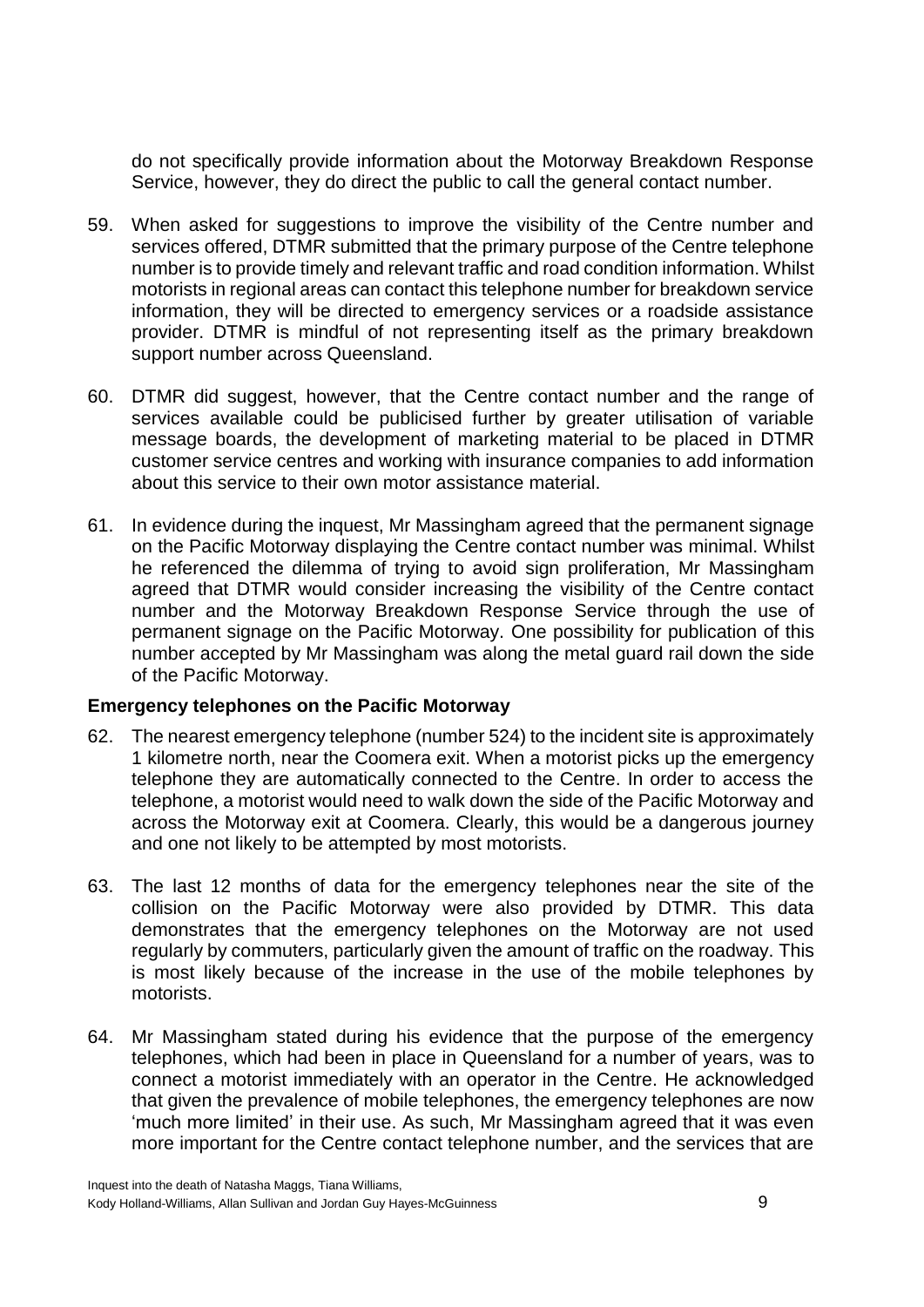offered to road users that are in a dangerous situation, to be more visible to motorists, not only on the motorway, but also in the public domain.

# <span id="page-12-0"></span>**Roadway lighting**

65. DTMR confirmed that there have been no modifications to the roadway, including lighting, since 2012. The design standard of the roadway where this incident occurred is of a similar high standard to the entire approximate 50 kilometres of the Pacific Motorway. As per the DTMR Road Planning and Design Manual, 'generally, route lighting is not provided on urban and rural motorways. However, in urban areas where background lighting levels and night-time vehicle volumes are high, route lighting is common practice.' DTMR are of the view that given the high standard of the road design at the incident location, additional road lighting would not be of a significant benefit. Furthermore, the cost associated with installing additional lighting would be quite prohibitive given the limited value.

# <span id="page-12-1"></span>**CCTV network**

66. Footage of the fatal collision and Jordan's driving behaviour prior to the incident were not captured by CCTV cameras. DTMR's CCTV network is used to verify and assist with the management of the road network around incidents. The CCTV is monitored by two or three operators 24 hours a day, however, no specific camera is monitored continuously. In addition to the CCTV footage, the Centre relies upon system notifications and calls from the public, as well as other trusted sources. The Centre operators are responsible for managing the road network, not for identifying and stopping certain criminal behaviour. However, if an operator does watch an incident in real time, the Police are notified.

# <span id="page-12-2"></span>**Further actions regarding breakdown safety**

- 67. DTMR's Traffic Systems and Road Use unit are in the process of developing a draft Breakdown Safety Action Plan ('the Plan'), which identifies and discusses a number of opportunities and challenges in relation to breakdown safety. It recognises the risks posed to motorists, who find themselves in a stationary vehicle, generally due to breakdowns, on a roadway. The Plan is intended to improve breakdown safety by examining the various components, including incident response and monitoring, traffic management and road user awareness. Presently, this discussion paper is in a draft form, and is yet to be subjected to stakeholder and expert input. The Plan has not been endorsed and does not form DTMR policy. DTMR have also expedited the development of the Queensland Breakdown Safety Initiative ('the Initiative'), which summarises key opportunities for improving breakdown safety in Queensland. This initiative is also in the draft stage and is yet to be formally endorsed by DTMR.
- 68. In its draft form, the Initiative recognizes that stationary vehicles are one of the most frequent types of traffic incidents on the state-controlled road network. Stationary vehicles on a high speed roadway pose a significant safety risk not only to the occupants of the stationary vehicle, but also to passing motorists, who may become involved in a collision. The Initiative recognizes the benefits of having a cooperative, coordinated and safe response to traffic incident management. Educating road users in relation to what can be done to ensure their safety, and the safety of other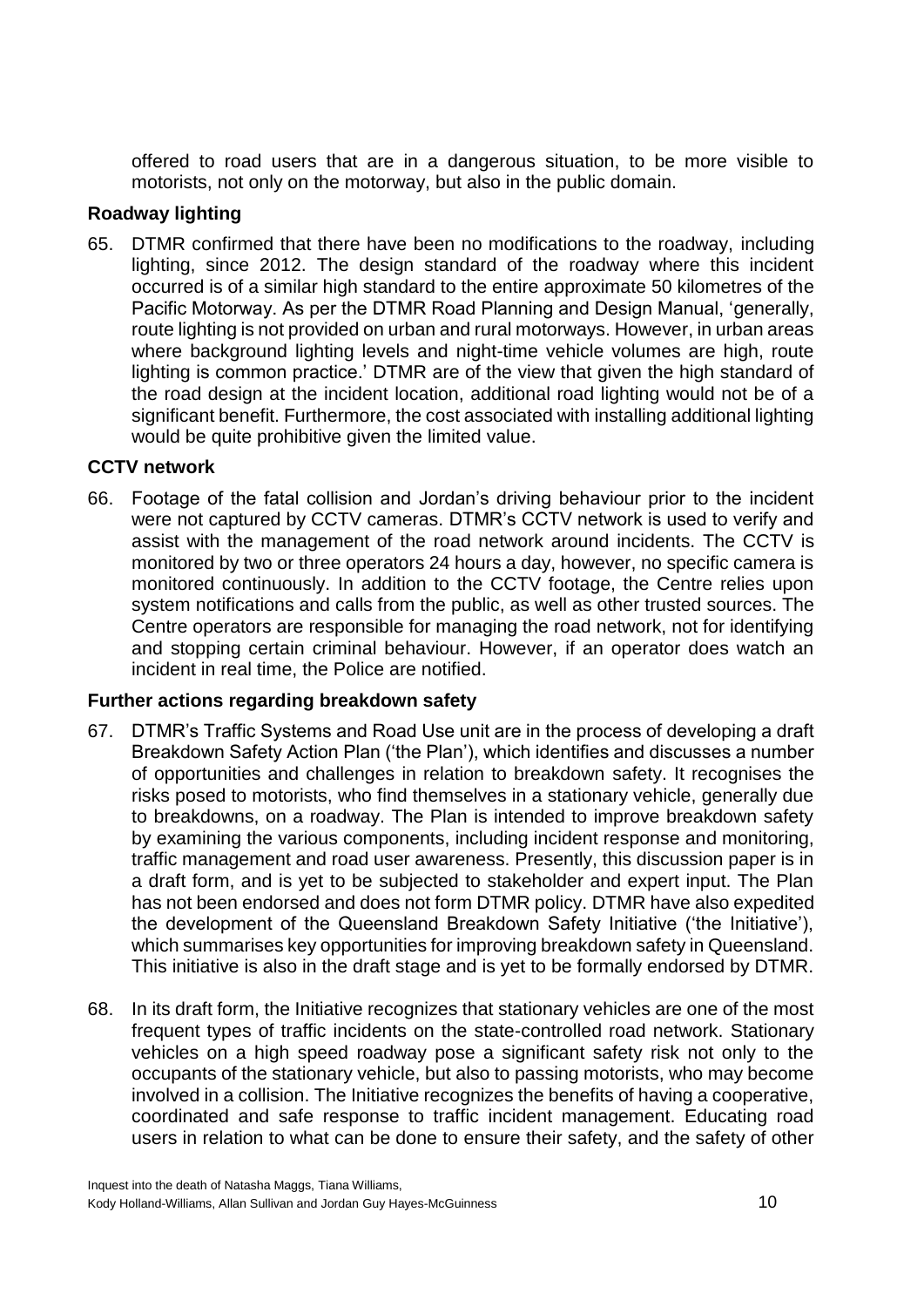motorists, when they break down is also recognized as crucial to effectively managing the high risk posed to motorists in these situations.

69. The draft Initiative suggests a number of actions aimed to address various issues, which impact on motorist's safety following a vehicle breakdown. Given these specific proposals are in a very preliminary stage, and are not endorsed DTMR policy, I will not outline each proposal specifically.

# <span id="page-13-0"></span>**Information from RACQ**

#### <span id="page-13-1"></span>**Roadside Assistance call and operating procedures**

- 70. Information as to the timing of the roadside assistance call made in relation to Thomas' broken down vehicle was sought from the Royal Automobile Club of Queensland ('RACQ') during the course of the coronial investigation. Records held by RACQ confirm that the request for roadside assistance in relation to Thomas' vehicle was made by his Mother, Mrs Elfi Bayer, at 12:22 am on 8 December 2012, by which time the collision had already occurred. The Traffic Management Centre in Brisbane was immediately notified of the request for assistance, given the location of the vehicle, and a tow truck through Nationwide Towing was deployed.
- 71. According to RACQ Operating Processes, the expected response time for a request of roadside assistance is within 60 minutes from the time the request is made. This does not vary depending on the time of day the request is made. The request made by Mrs Bayer, however, was given high priority, as the vehicle was classified as being in a 'dangerous location', that is, on a motorway. Accordingly, the request for roadside assistance was prioritized within the queue and attended to as quickly as possible. On the evening in question, a towing vehicle arrived at the incident site within 14 minutes of the roadside assistance call being made.
- 72. RACQ Operating Processes for Contact Centre Service Delivery stipulate that when a call for roadside assistance is made to RACQ, an automated message ('IVR') firstly asks the caller if they are in a dangerous situation. If the caller indicates that they are in a dangerous situation, the call is automatically placed to the front of the queue and put through to a consultant. These Operating Processes also provide that non-members, who are in a dangerous location or situation and contact RACQ for roadside assistance, will be provided with help, whether it's having their vehicle towed to a designated safe location or aiding to free a child locked in a vehicle. This service is provided at no cost to the non-member. This policy applies even in locations which are not covered by the Department of Transport and Main Roads ('DTMR') Motorway Breakdown Response Service.
- 73. Since 2012, RACQ have also introduced a further safety measure, whereby at the conclusion of each call for roadside assistance, a message is played, which urges motorists to be mindful of their surroundings and safety by activating their hazard lights, exiting their vehicle if it is safe to do so, and if not, to remain in the vehicle with their seatbelt on. This safety message is then sent to the motorist via text message.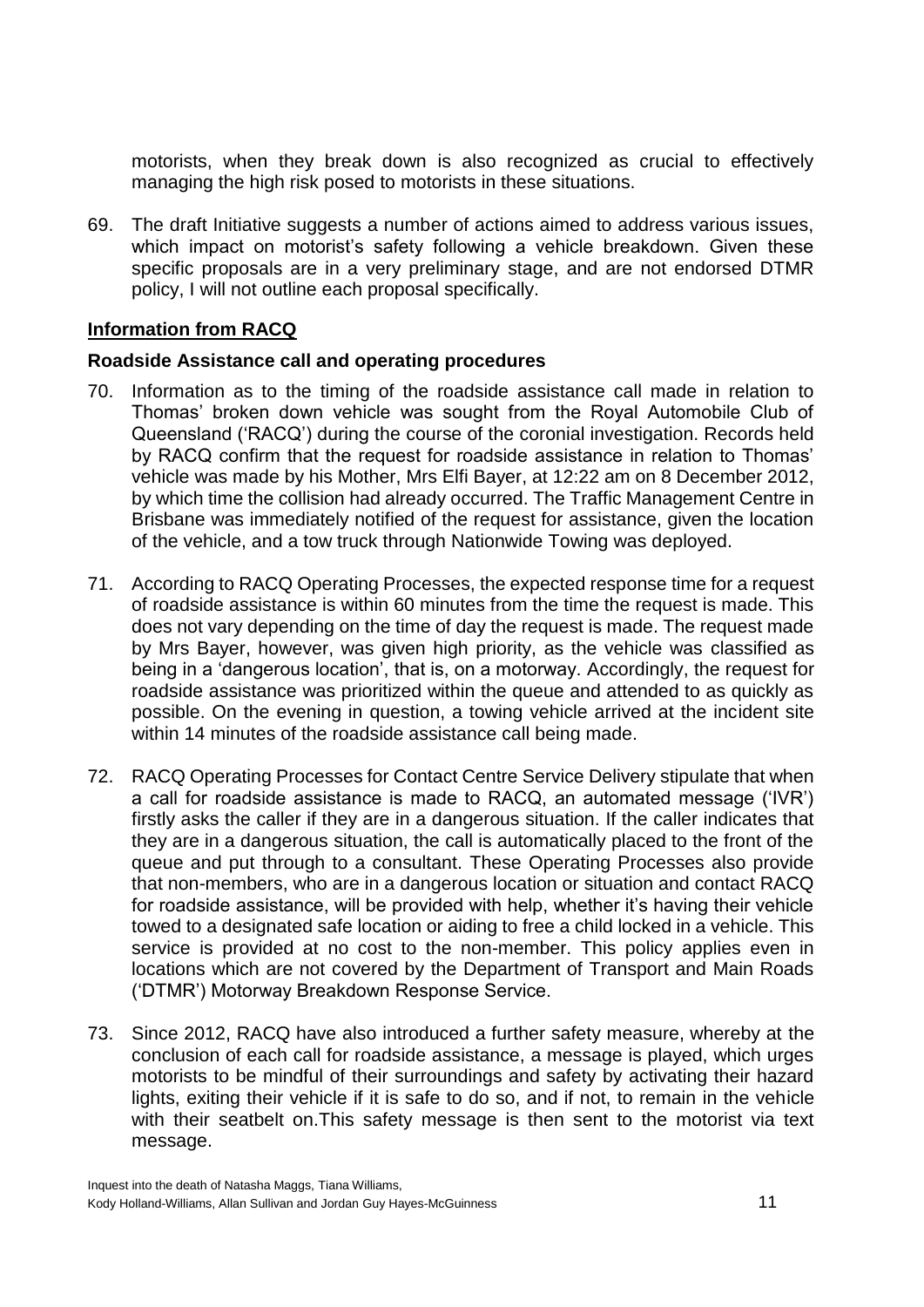74. Mr Glen Toms, the Chief Executive Officer of Operations for RACQ, gave evidence during the inquest. He clarified the relationship between RACQ and DTMR, and how this affects the response to roadside breakdowns. Whilst RACQ is a large mutual owned by its members, of which it has 1.2 million roadside members, it has also tendered for and been awarded the contract for incident management, traffic response and freeway clearance services for DTMR. As such, RACQ, as part of this commercial relationship, can also be tasked by DTMR to perform certain roadside assistance and recovery services.

# <span id="page-14-0"></span>**Comment in relation to roadside safety of motorists with disabled vehicles**

- 75. As a peak professional body for the motoring industry in Queensland, RACQ were also invited to comment on concerns raised by the circumstances of this tragic incident in relation to the safety of motorists, who have broken down on the side of the Pacific Motorway or other high-speed road environments. In response, Mr Steve Spalding, the Executive Manager, Technical and Safety Policy of RACQ provided the following advice and suggestions to improve the safety of motorists in such a situation:
	- a. Education is a key aspect of improving the safety of motorists in such a situation. RACQ, in conjunction with DTMR, have previously produced and distributed the Breakdown Safety Glovebox Guide, which provides motorists with information about what to do in the event they breakdown. This guide began distribution in May 2014 and was provided to RACQ members via The Road Ahead magazine, with registration renewals, and to a number of businesses and groups at various road safety meetings.
	- b. RACQ are of the view that there are further opportunities to improve awareness levels of safety at the roadside. RACQ encourages the development of a DTMR campaign focusing on this issue.
	- c. RACQ supports messaging that mirrors the advice and information contained in the Breakdown Safety Glovebox Guide.
	- d. Whilst DTMR's 13 19 40 Traffic Management contact telephone number is a good source of information for motorists for road closures, incidents and related traffic information, the initial recorded message could be improved. At present, a motorist is required to listen to the initial message about all current incidents before they are able to report their own.
	- e. From an engineering perspective, RACQ indicated support for the following improvements:
		- i. Wider shoulders that provide more of a gap between a disabled vehicle and traffic in running lanes (at least 2.5 metres).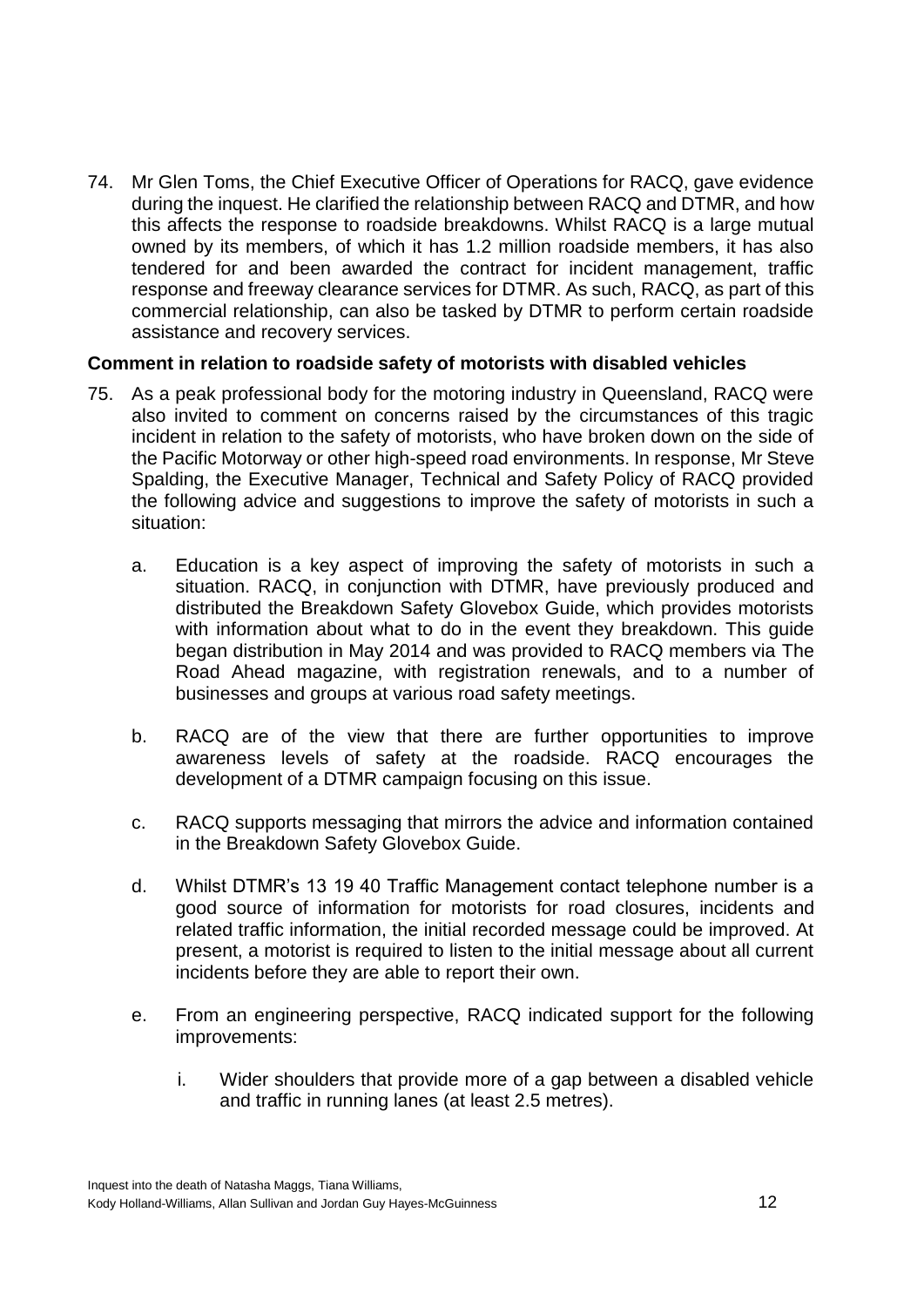- ii. Traffic monitoring cameras, variable message signs and variable speed limits/lane control technology that may help in locating broken down/disabled vehicles, slowing other traffic and providing more of a buffer between disabled vehicles and other traffic.
- iii. Steps to ensure that any installation of safety barriers does not reduce shoulder width or emergency breakdown lanes.
- iv. Audio Tactile Lane Markings on the edge as well as centre line of dual carriageways to provide drivers a warning that their vehicle is drifting out of the lane and onto the shoulder/breakdown lane.
- 76. During his evidence at the inquest, Mr Toms reiterated his support for each of these safety recommendations. He acknowledged that the shoulder lane in this particular case was fit for purpose as it was 3.7 metres in width. Mr Toms agreed that the services provided by DTMR through the Motorway Breakdown Response Service and the RACQ Operating Processes provided to non-members are quintessentially intended to serve the same purpose, that is, to meet a community need and provide assistance to a motorist who is in distress in a dangerous location or situation.
- 77. Mr Toms was asked to respond to the suggestion of merging the services provided by DTMR and RACQ into a singular roadside assistance service that is well known to the public, highly publicized and services all major roadways in Queensland. Mr Toms acknowledged that it would be worth considering and that a singular contact number would be beneficial. He expressed concern about the current message set up for the Traffic Management Centre number (13 19 40), which requires the caller to listen to all of the traffic incident reports that are current before being able to speak to a consultant.
- 78. Mr Toms expressed the view that the service provided by DTMR through the Motorway Breakdown Response Service needed to be publicized, so that there was greater public awareness of this government funded resource and the contact number to access the service. He suggested that a visible presence on the Motorway of the contact number through signage would bring a greater awareness of the service. Mr Toms was also supportive of a public awareness campaign, aimed at motorists who breakdown, particularly in a high speed environment.

# <span id="page-15-0"></span>**DTMR's response to safety improvement suggestions**

- 79. During the inquest, Mr Massingham was asked to respond to some of the suggestions made by RACQ in relation to improving the safety of motorists who had broken down near a high speed roadway.
- 80. Mr Massingham acknowledged the suggestion by RACQ for a DTMR fronted public awareness campaign centred on breakdown safety for motorists, as well as greater advertising of the contact telephone number and services provided by DTMR through the Traffic Management Centre. Mr Massingham stated that DTMR would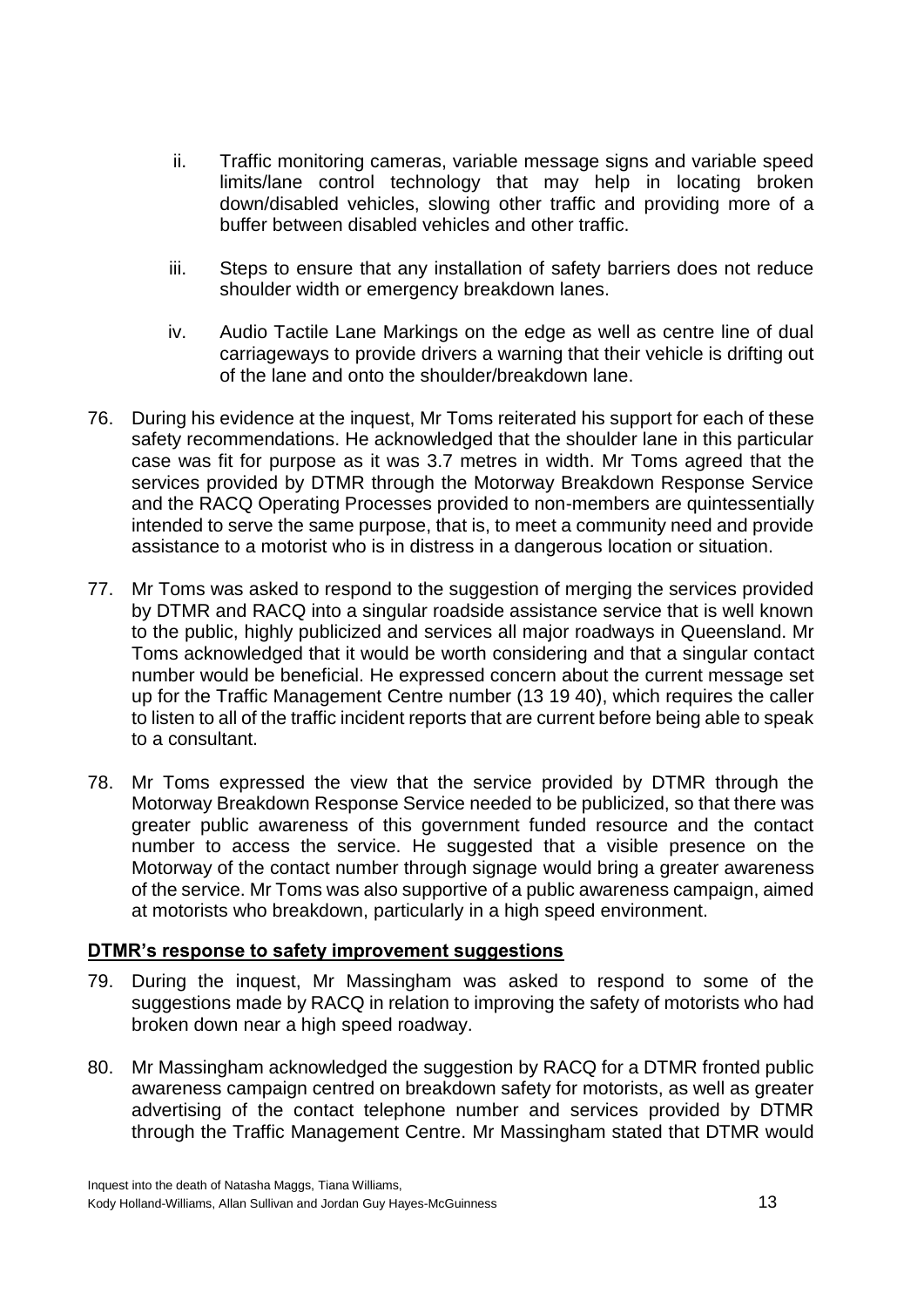consider such a campaign, and further publication of the Centre contact number through various means.

- 81. In response to Mr Spalding's suggestion about improving the effectiveness and efficiency of the Centre's initial message when a motorist calls 13 19 40, Mr Massingham indicated that DTMR were happy to consider amendments to the current set up, which enabled a motorist to immediately speak to an operator in the event they were in a dangerous situation.
- 82. Mr Massingham also indicated his support for the engineering suggestions made by Mr Spalding, confirming that DTMR's road planning and design guides support wide shoulders on high-speed roads, subject to budgetary and engineering restraints. He also noted that audio tactile lines were generally used by DTMR to prevent fatigue related crashes, and have been installed in areas where there are a history of such events occurring.
- 83. During the inquest, Mr Massingham was also asked to respond to the suggestion of merging the services provided by DTMR and RACQ into a singular roadside assistance service that is well known to the public, highly publicized and services all major roadways in Queensland. Mr Massingham acknowledged that this was certainly something that DTMR would consider. He noted that the recent move to contracting only one service provider for the Motorway Breakdown Response Service, that being RACQ, was a move to make the service more efficient and which could possibly be expanded further.

# <span id="page-16-0"></span>**Submissions invited as to recommendations under s. 46**

#### **Submission by Bill, Donna and Melissa Williams**

- 84. Tiana Williams was the daughter of Bill and Donna Williams and Melissa's only sibling. I offer my condolences to them and to all of the families who lost loved ones in this tragic accident.
- 85. The Williams submit, quite reasonably and sensibly, that there should be in place strict requirements for driver education relating to drugs, alcohol and driving. They also submit there should be in place compulsory defensive driving courses for young drivers. They also submit that the public should be educated in and made aware of, emergency assistance numbers such as **13 19 40,** and the public should be encouraged to report dangerous driving behaviour by road users using the **000** number. These submissions are very sensible and they have my full support.

# **Submissions by DTMR**

# **Traffic Management Centre contact number and service**

86. DTMR agrees to consider ways in which the Traffic Management Centre telephone number and services provided can be better publicised and made more visible to motorists. DTMR submits this be limited to key State Controlled roads in Metropolitan Brisbane and South East Queensland where the Motorway Breakdown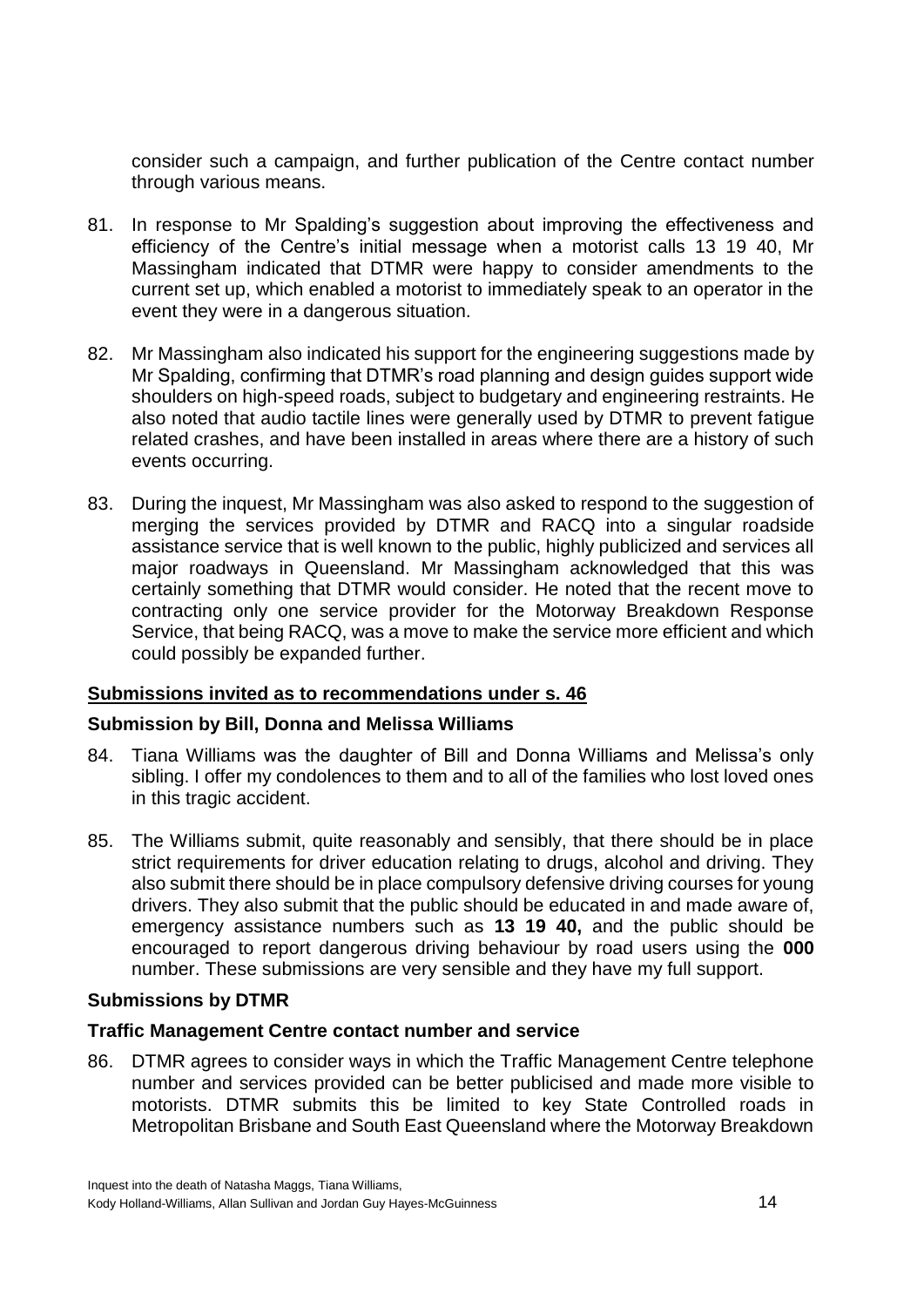Service applies. They submit that the proposal needs to be balanced against budgetary constraints, the ongoing maintenance costs of maintaining any new signage, along with avoiding sign proliferation, which will potentially limit the effectiveness of the signage. DTMR is already investigating and implementing improvements to the efficiency and effectiveness of the messaging system for incoming calls to the 13 19 40 number.

#### **Roadside Assistance**

- 87. DTMR submits motorists can elect to obtain private breakdown service insurance with RACQ or another provider for a modest annual fee. Whilst many motorists have this insurance, some do not. As a consequence, uninsured motorists face the possibility of finding themselves in a high-risk situation without the comfort of having a breakdown service they can rely. DTMR has attempted to mitigate this risk for key State Controlled roads in Metropolitan Brisbane and South East Queensland, they say it is not practical, nor feasible, to expand the Motorway Breakdown Service across the State for all dangerous situations and breakdowns on major roadways. Currently any motorist who contacts the 13 19 40 number reporting a breakdown anywhere in the State will be assisted. If the breakdown fits the criteria for the Motorway Breakdown Service, a recovery vehicle will be despatched. If not, the motorist will be directed to emergency services or a roadside assistance provider.
- 88. DTMR advised that it is open to engaging further with private insurers to consider additional processes to assist motorists who are in distress in dangerous situations or located on major roadways. However, this exercise would have to be finely balanced, as DTMR does not want to create an environment which discourages motorists from taking out roadside assistance insurance. Likewise, it is unlikely private providers of roadside assistance insurance will want to promote a 'free' service for cars broken down in dangerous situations and on major roadways.
- 89. DTMR is hesitant to utilise the 13 19 40 number as a universal breakdown number across the State. This is because many breakdowns across Queensland do not fit the criteria for Motorway Breakdown Service and many motorists have private insurance. If the 13 19 40 number was to be utilised as a universal number, Traffic Management Centre operators would need to refer the majority of breakdown calls to emergency services or private providers which would have a significant impact and overwhelm current Traffic Management Centre resources (RACQ attend close to 1 million call-outs every year). If this course was to be adopted, there would need to be significant collaboration between DTMR and private roadside assistance insurers to determine how a universal breakdown number could be implemented both practically and commercially. It may well increase the cost of roadside assistance insurance to motorists.
- 90. In summary, DTMR submits the implementation of a universal number for breakdowns across the State for all motorists irrespective of whether they have insurance or who they are insured with would present numerous challenges and may be financially prohibitive. Further, within budgetary constraints and against other competing demands, DTMR is committed to expediting the finalisation of its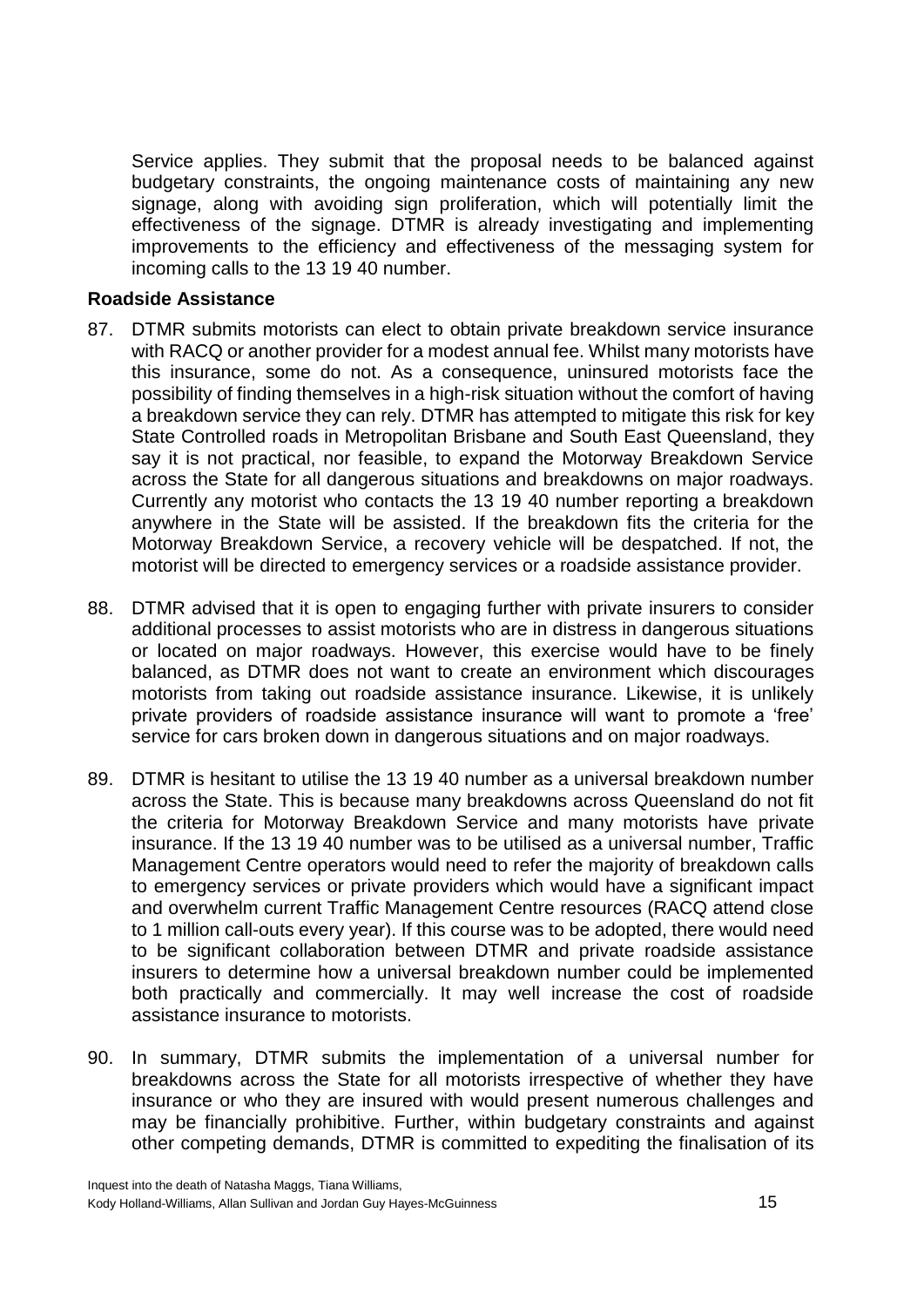Breakdown Safety Plan and Initiative. However, within budgetary constraints and balanced against other public awareness campaigns, DTMR is committed to continue to prioritise the promotion of motorist safety in a breakdown situation.

# **RACQ submissions**

- 91. The RACQ submits that the minimum width of breakdown lanes be 2.5 metres. That would not have affected the outcome of this tragedy however as the width of the breakdown lane at the accident location was 3.7metres and there was evidence that the Holden had been pushed close to the side barrier. It is a matter of observation though that there are many sections of the Pacific Motorway where there are no breakdown lanes or lanes less than 2.5 metres in width and motorists don't choose where they break down. RACQ also submits there should be built in breaks in safety barriers (over-lapping safety barriers). I agree these would offer some protection for stranded motorists.
- 92. RACQ submits that Managed Motorways (e.g. Lane Use Management Systems (**LUMS**) and Variable Speed limits (**VSL**) also provide breakdown safety benefits on high-speed, high traffic networks.
- 93. RACQ says it strongly advocates for improved breakdown safety awareness and related education campaigns in Queensland. Since 2013, RACQ has supported and has been involved in the Safer Australian Roads And Highways (**SARAH**) Group's Yellow Ribbon Road Safety Campaign and RACQ strongly encourages others to also support it. RACQ submits that there should be more widespread education and awareness campaigns about what motorists should do when their vehicle breaks down, and these should be based on the messages within the Breakdown Safety Glovebox Guide produced by RACQ and the Queensland Government in 2014. A guide such as this could be, subject to funding limitations, distributed annually or biannually with registration renewal notices in order to maximise exposure of the message and therefore familiarisation of the best practice safety protocols in the event of a breakdown.
- 94. Breakdown safety education could be enhanced for young or learner drivers. The TMR "Your Keys to Driving" document for learner drivers has one reference to motorway breakdown safety which advises drivers to use the emergency lane and put hazard lights on. Additional information could include calling 13 19 40, where appropriate moving to a safe location behind the safety barrier or remaining in the passenger side of the vehicle with a seatbelt on if there is no alternative. In addition, motorists should also be made aware of the risks to those working around the road and the steps that they can take to improve safety.
- 95. RACQ supports messaging that educates motorists on the risks of striking a vehicle stopped on the side of a high-speed road and to 'slow down and move over' when they see a broken down vehicle or roadside assistance vehicles.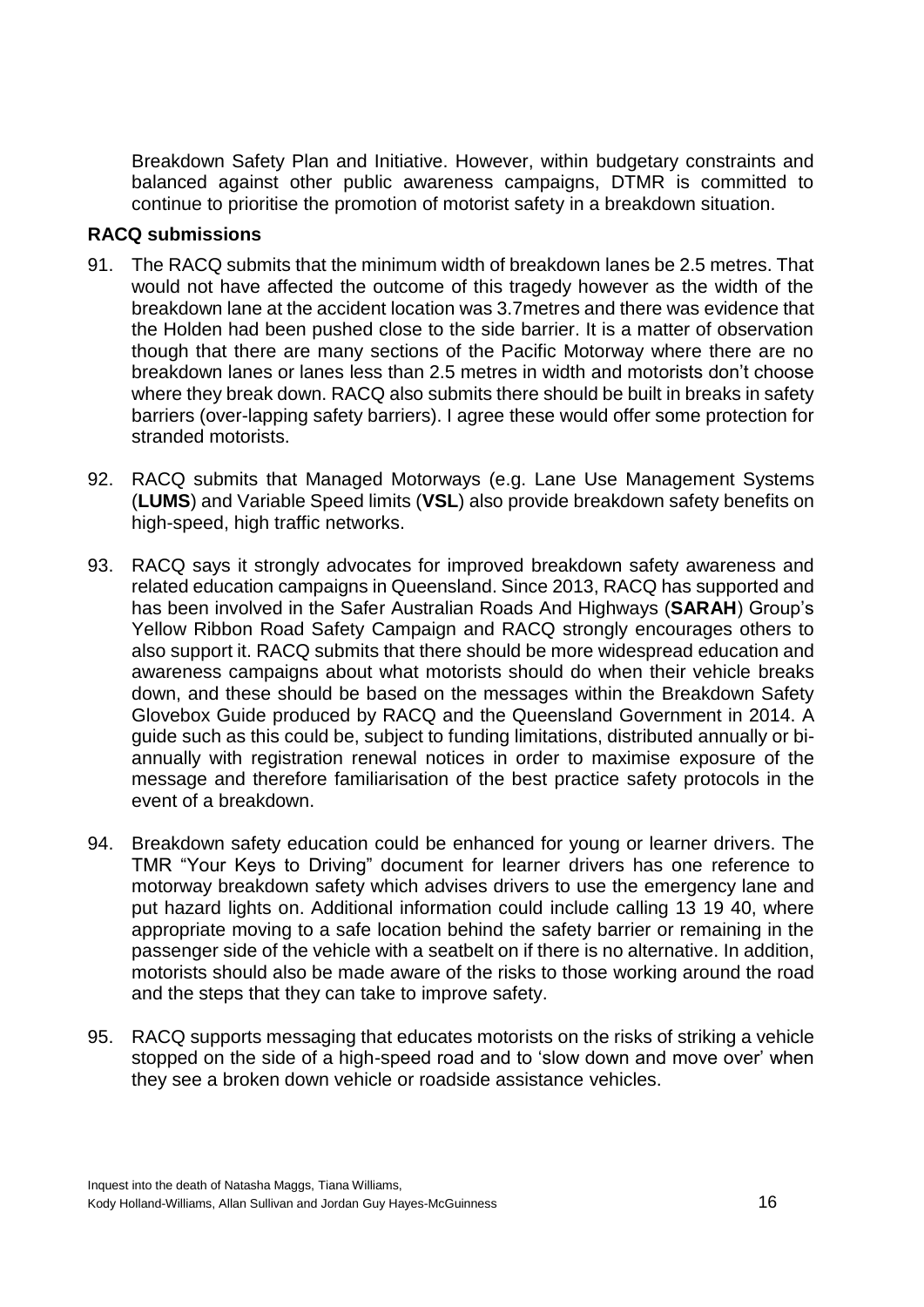96. RACQ submits that there is a need for improvements to both the 'front end' usability of the 13 19 40 service, and the promotion of the service as an option for accessing breakdown clearance assistance.

#### **Analysis of the coronial issues**

#### <span id="page-19-0"></span>**The findings required by s. 45 of the Coroners Act 2003**

- 97. In accordance with section 45 of the Coroners Act 2003 ('the Act'), a coroner who is investigating a suspected death must, if possible, make certain findings.
- 98. On the basis of the evidence presented at the inquest, I make the following findings:
	- a. the identity of the deceased persons are Natasha Alison Maggs, Tiana Marie Williams, Kody Peter Tugaga Holland-Williams, Allan John Sullivan and Jordan Guy Hayes-McGuinness;
	- b. I find that Natasha Alison Maggs, Tiana Marie Williams, Kody Peter Tugaga Holland-Williams and Allan John Sullivan and Jordan Guy Hayes-McGuinness died after the Nissan Pulsar sedan driven by Jordan Guy Hayes-McGuinness entered the shoulder lane of the Pacific Motorway southbound near Coomera at high speed, and after hitting the guard rail, collided with the rear of the broken down Holden in which Natasha, Tiana, Kody, Allan and Thomas Bayer were seated. The impact from the collision caused the Holden to catch fire shortly after impact, trapping Natasha, Kody, Allan and Tiana inside.
	- c. Jordan died as a result of injuries sustained from the impact of the collision. I find that at the time of the collision Jordan Guy Hayes-McGuinness had a blood alcohol concentration of approximately 0.132% and was heavily affected by THC (0.012mg/kg). I find that Jordan Guy Hayes-McGuinness' ability to safely drive a motor vehicle was grossly affected. I find that he was driving at a speed in excess of 140kph. I am unable to determine on the available evidence whether or not he intended to drive into the rear of the Holden sedan.
	- d. I find that the condition of the Pacific Motorway at the location of the collision did not contribute to the accident. The width of the stopping lane at 3.7 metres was adequate in the circumstances and afforded reasonable protection to the stationary vehicle from ordinary law abiding motorists. Although it is generally unsafe to remain in the vehicle on the side of a high speed motorway, it was understandable and not unreasonable for the passengers of the Holden to remain in the vehicle, given the time of night and the terrain behind the safety barrier.
	- e. The date of death of all of the deceased persons was 8 December 2012.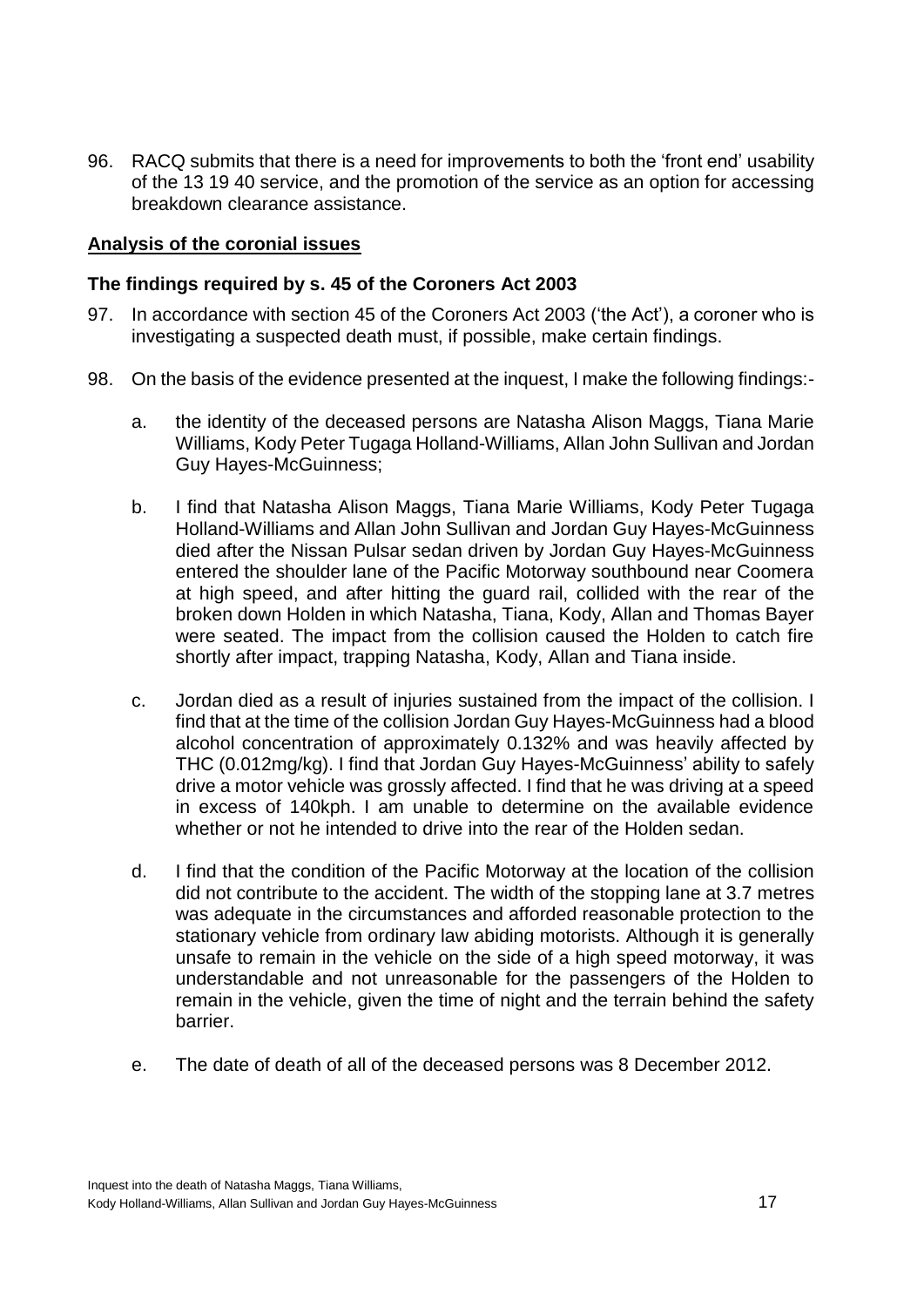# **The scope, visibility and sufficiency of services provided by the Department of Transport and Main Roads Traffic Management Centre, including the Motorway Breakdown Response Service, in relation to stationary vehicles on the side of the Pacific Motorway.**

- 99. The circumstances of this tragic incident raise concern about the safety of motorists who have broken down on the side of a major roadway such as the Pacific Motorway. The video footage taken by QPS in recent times and played at the inquest highlights the safety risk posed to motorists who find themselves stationary next to a high speed roadway.
- 100. DTMR and RACQ both recognise this high safety risk. It is this risk which brought about the Motorway Breakdown Response Service provided by DTMR. Whilst this service is of great value to the community, its existence is not well known, nor is the mechanism by which it can be accessed by the public. The Traffic Management Centre contact number – **13 19 40** - and the services which can be accessed through this Centre, are not well publicised on the Pacific Motorway or generally in the wider community. While there are two static signs with the number exhibited on the Pacific Motorway, this is clearly insufficient and needs to be rectified.
- 101. The declining use of the emergency telephones on the Pacific Motorway by broken down motorists, makes it essential that the Traffic Management Centre contact number, by which the Motorway Breakdown Response Service is accessed, be well publicised and public awareness of the service be widely known.
- 102. The Motorway Breakdown Response Service funded by DTMR, for which RACQ has the commercial contract, is clearly a vital service which assists to reduce the risk posed to motorists who find themselves broken down next to a high speed motorway. Unfortunately, the Motorway Breakdown Response Service only operates in the Brisbane metropolitan area. While motorists in regional areas are able to contact the Traffic Management Centre, they will be directed to emergency services or a roadside assistance provider. Commendably, RACQ has a community policy to provide assistance to non-members, who are in a dangerous situation.
- 103. A single emergency community roadside assistance service for Queensland, which helps motorists who are in distress in a dangerous situation or location on a major roadway, would be of great benefit to the community. This would ensure that the service was coordinated centrally with a single contact number and operated more widely.

# <span id="page-20-0"></span>**Recommendations in accordance with s. 46**

- 104. Section 46 of the Act provides that a coroner may comment on anything connected with a death that relates to:
	- a. public health and safety,
	- b. the administration of justice, or
	- c. ways to prevent deaths from happening in similar circumstances in the future.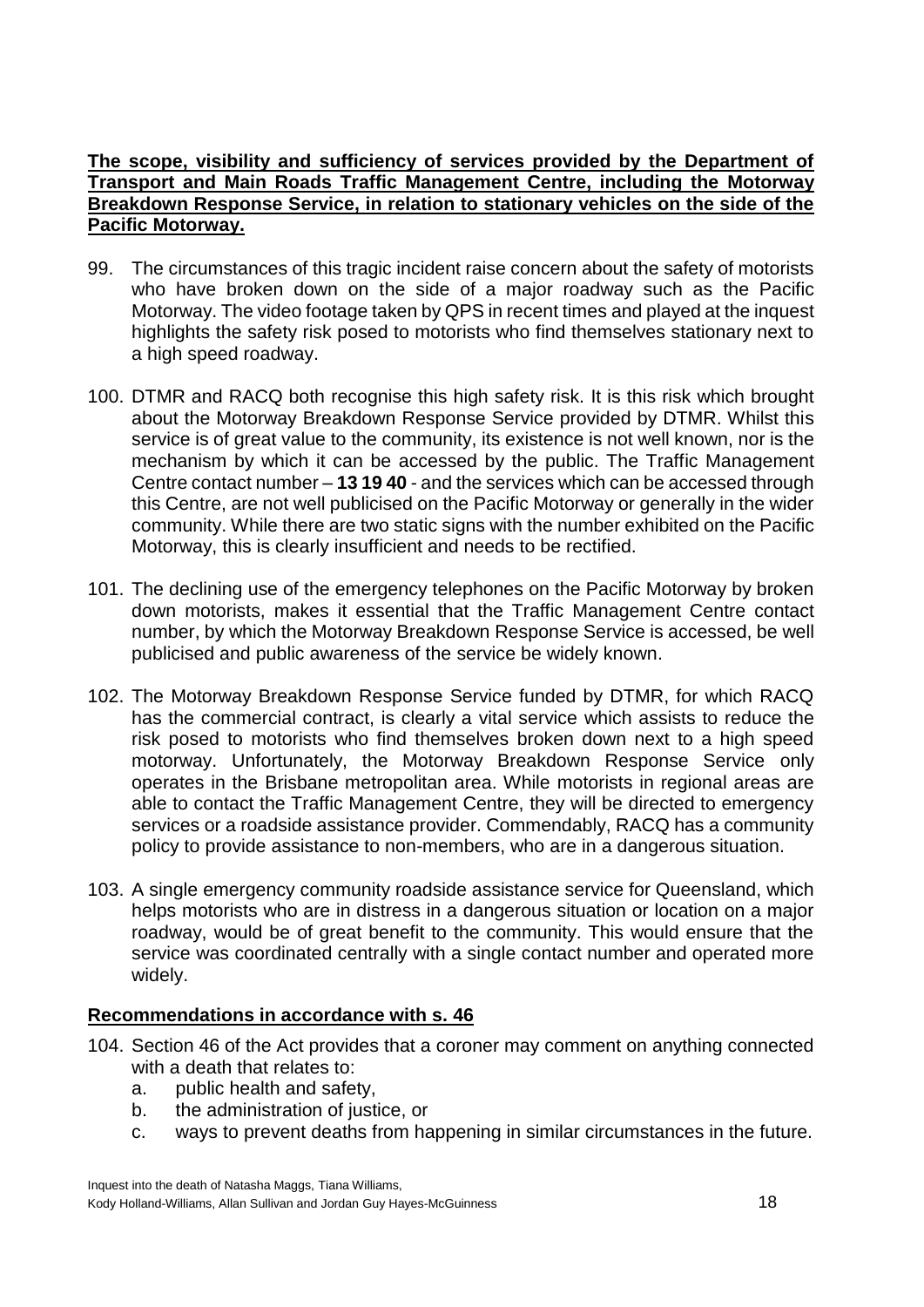# <span id="page-21-0"></span>**Traffic Management Centre contact number and services**

- 105. DTMR conceded that the contact telephone number for the Traffic Management Centre was not well signed on the Pacific Motorway. Given the importance of this telephone number, particularly in coordinating the Motorway Breakdown Response Service and the declining use in emergency telephones, consideration should be given to increasing the permanent and temporary signage displaying the Traffic Management Centre contact number on the Pacific Motorway, including the possibility of having the number printed on the metal guard rail. DTMR should also consider increasing the public awareness of the Traffic Management Centre telephone contact number and services provided, particularly the Motorway Breakdown Response Service, through the use of marketing material and other such means.
- 106. The DTMR should consider reviewing ways of improving the efficiency and effectiveness of the Traffic Management Centre messaging system, so when motorists first contact the service, they can immediately speak to an operator in the event they are in a dangerous situation, rather than first listening to recorded information about road and traffic conditions.

# <span id="page-21-1"></span>**Roadside assistance**

107. Whilst DTMR's Motorway Breakdown Response Service is certainly vital in reducing the risk posed to motorists who breakdown on a major roadway, it only operates in a very limited area. I would recommend that DTMR engage in further consultation with RACQ and motor vehicle insurers in Queensland with the aim of creating an efficient, viable roadside emergency assistance service for all of Queensland. In making this recommendation I am very mindful of the tyranny of distance in such a large State and of the expense such a service would entail.

# <span id="page-21-2"></span>**Education campaign**

- 108. Although DTMR's Initiative and Breakdown Action Safety Plan are yet to be endorsed as formal policy, it is clear that addressing the safety risks posed to motorists who breakdown, is a definite priority for DTMR. Both documents appear to acknowledge the need for greater public awareness of what a motorist should do to ensure their safety and the safety of others in the event of a breakdown, and to reduce the high safety risks posed to motorists in such a situation. Examining and improving the manner in which breakdown response is managed by DTMR and other external roadside assistance providers, also appears to be central to DTMR's future strategy. Both DTMR and RACQ are to be commended for their joint endeavours in this regard.
- 109. I recommend that DTMR continue to prioritise this issue by way of a public awareness campaign directed at breakdown safety for motorists, and to continue to expedite finalisation of the aforementioned Breakdown Action Safety Plan and Initiative.